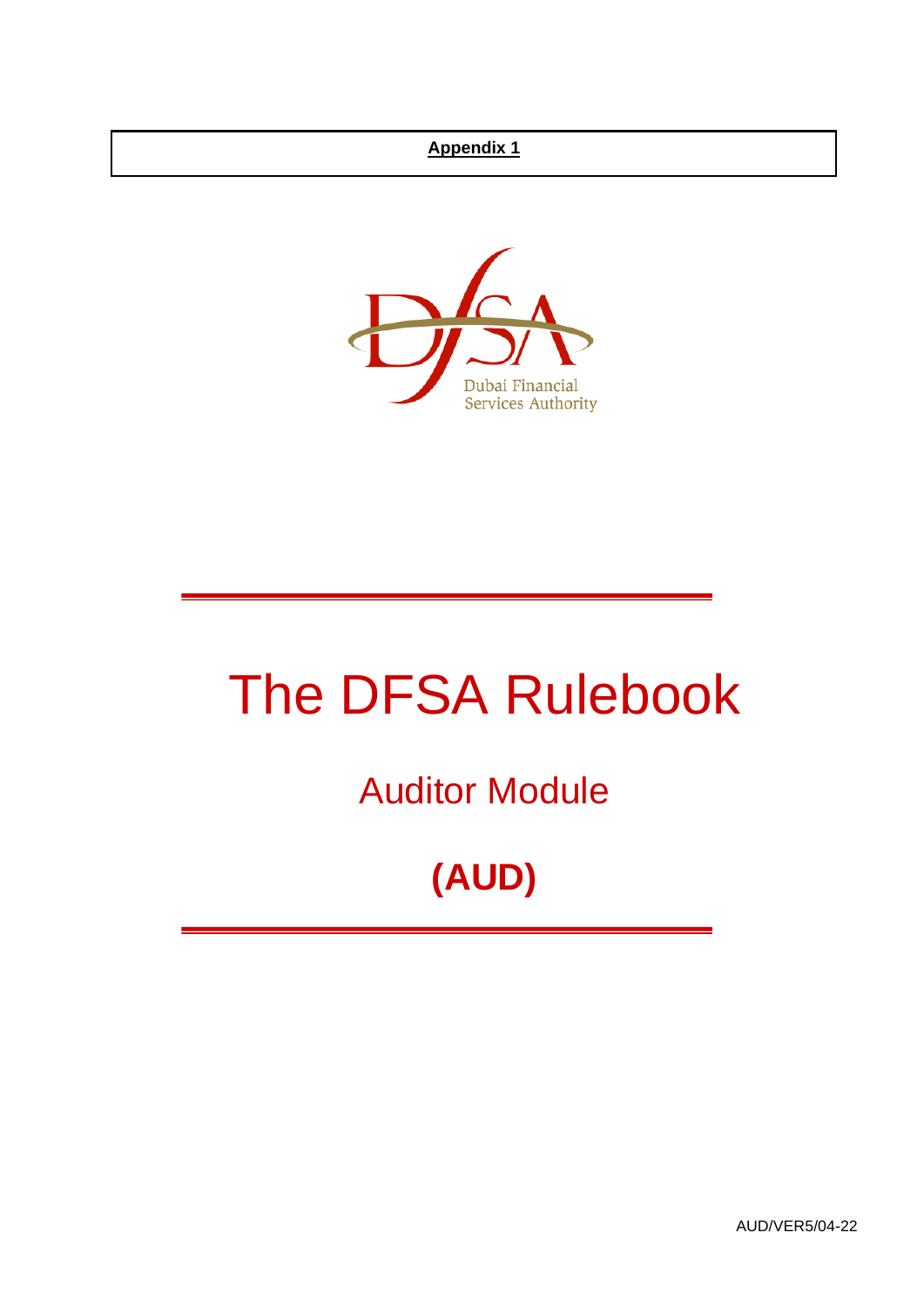

## **Contents**

The contents of this module are divided into the following chapters, sections and appendices:

|--|

## 

#### $\overline{2}$  $21$  $2.2$  $2.3$  $2.4$  $2.5$  $2.6$  $2.7$

| $3 \sim$ |  |  |
|----------|--|--|
|          |  |  |
| 3.2      |  |  |
| 3.3      |  |  |

| $\overline{\mathbf{4}}$ |  |
|-------------------------|--|
| 4.1                     |  |
| 4.2                     |  |
| 4.3                     |  |
| 4.4                     |  |
| 4.5                     |  |
| 4.6                     |  |
| 4.7                     |  |
| 4.8                     |  |
| 4.9                     |  |
| 4.10                    |  |
| 4.11                    |  |

## **PART 3 - APPOINTMENT AND RESIGNATION OF AUDITOR AND CONDUCT OF AUDITS...18**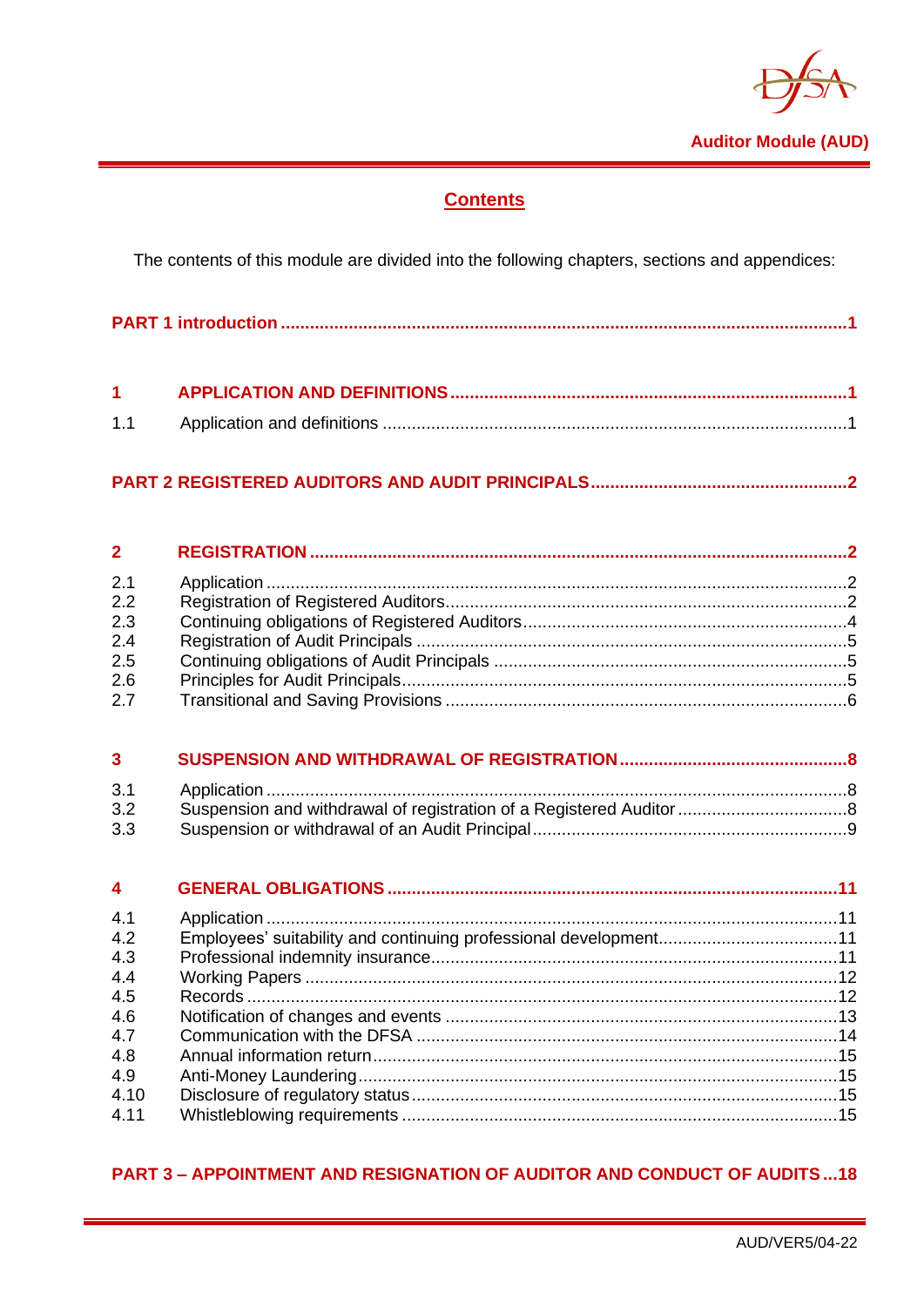

## **Auditor Module (AUD)**

| $5\phantom{1}$    |                                                              |  |
|-------------------|--------------------------------------------------------------|--|
| 5.1<br>5.2<br>5.3 |                                                              |  |
| $6\phantom{1}6$   | <b>CONDUCT OF AUDITS AND PREPARATION OF AUDIT REPORTS 20</b> |  |
| 6.1<br>6.2        |                                                              |  |
| APP <sub>1</sub>  |                                                              |  |
| APP <sub>2</sub>  |                                                              |  |
| APP3              |                                                              |  |
| APP4              |                                                              |  |
| APP <sub>5</sub>  |                                                              |  |
| APP <sub>6</sub>  |                                                              |  |
| APP7              |                                                              |  |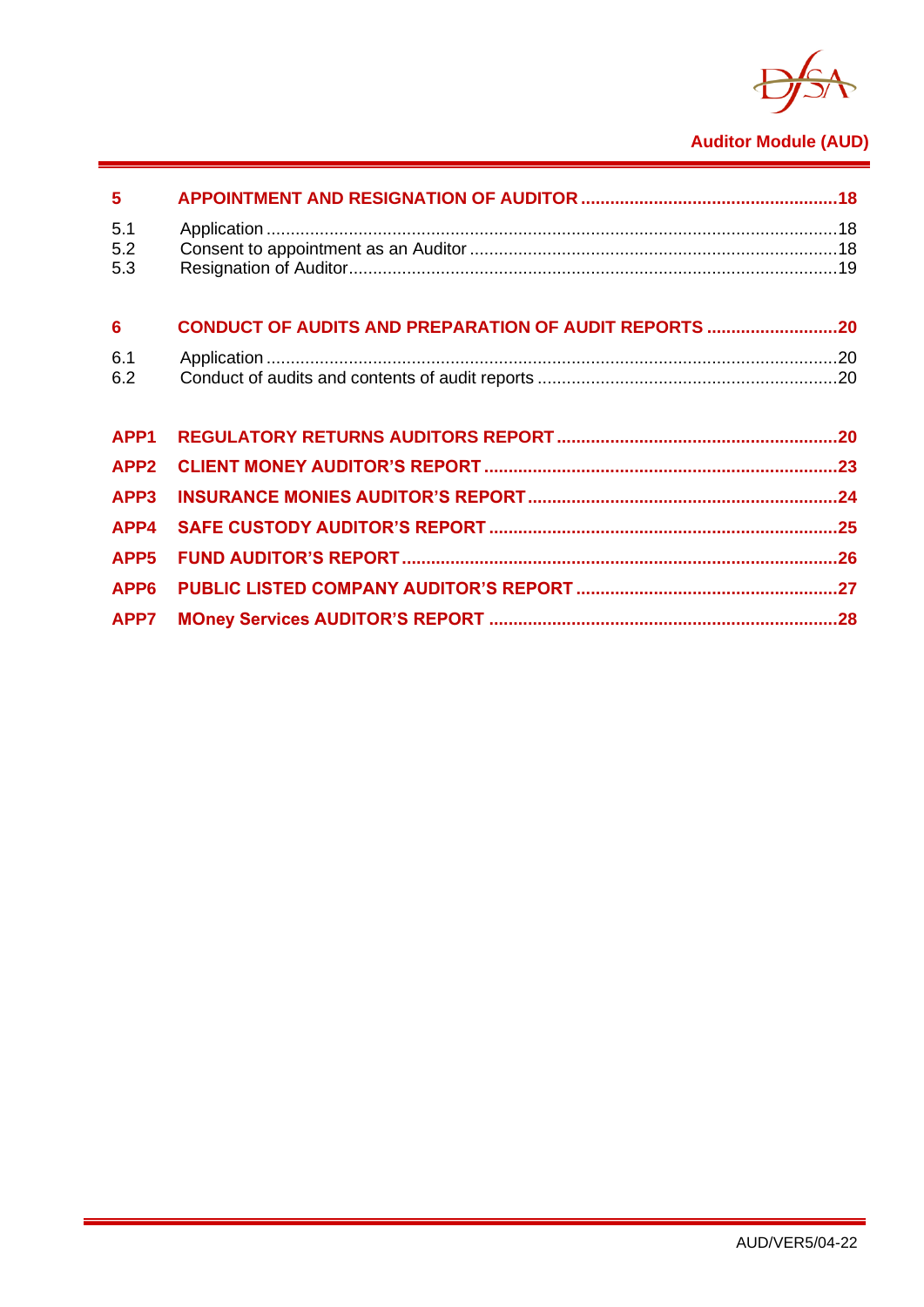

## <span id="page-3-1"></span><span id="page-3-0"></span>**PART 1 INTRODUCTION**

## **1 APPLICATION AND DEFINITIONS**

## <span id="page-3-2"></span>**1.1 Application and definitions**

- **1.1.1** This module (AUD) applies to every:
	- (a) applicant for registration as a Registered Auditor;
	- (b) Auditor;
	- (c) individual applying for registration as an Audit Principal; and
	- (d) Audit Principal.

#### **Guidance**

A Registered Auditor will need to comply with all chapters in AUD. An Auditor which is not a Registered Auditor will need to comply with chapters 5 and 6 in AUD as those chapters apply to an Auditor whether or not it is registered with the DFSA.

#### **1.1.2** In these Rules, a Relevant Person means a:

- (a) Domestic Firm;
- (b) Public Listed Company; or
- (c) Domestic Fund.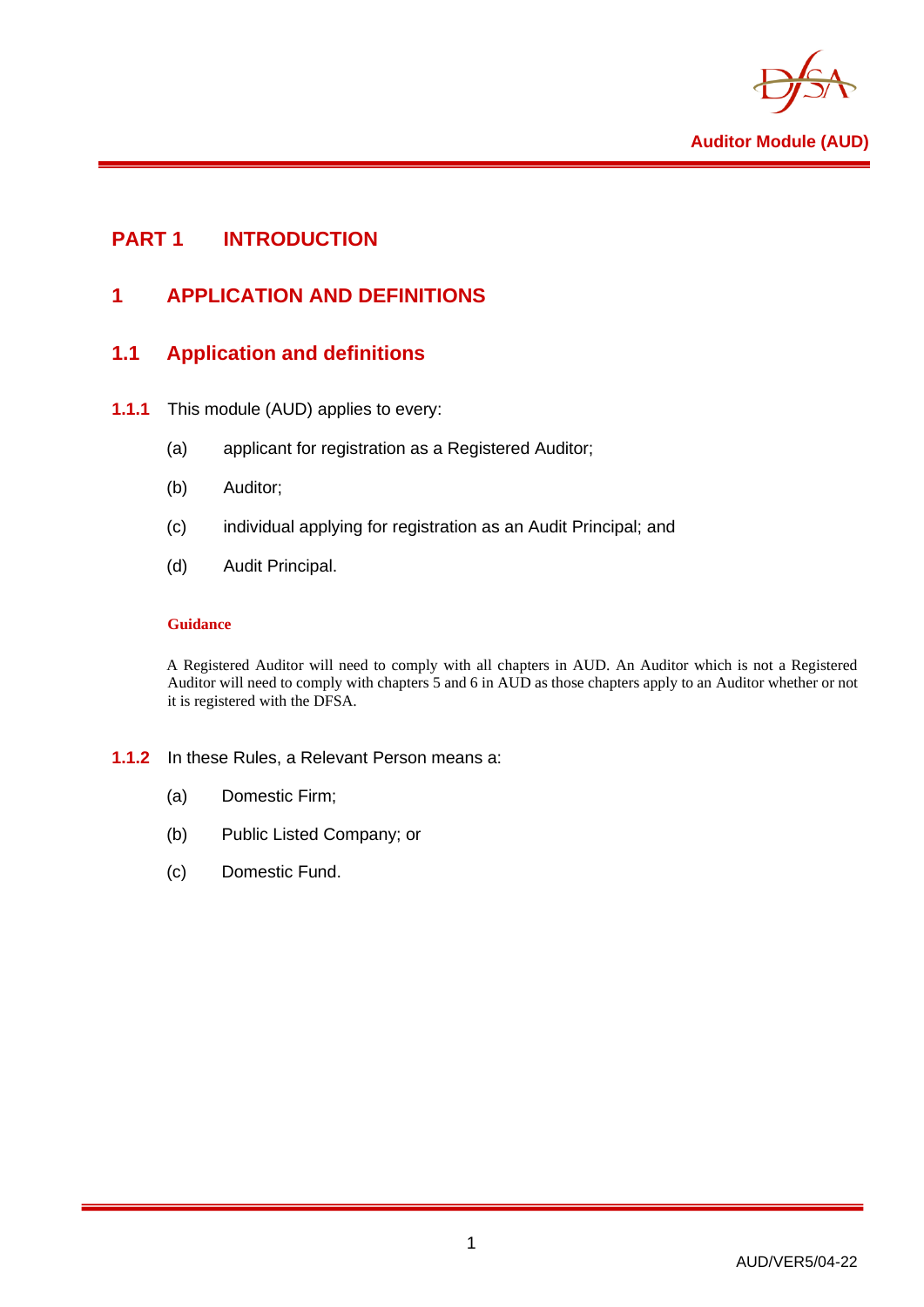

## <span id="page-4-0"></span>**PART 2 REGISTERED AUDITORS AND AUDIT PRINCIPALS**

## <span id="page-4-2"></span><span id="page-4-1"></span>**2 REGISTRATION**

## **2.1 Application**

- **2.1.1** This chapter applies to every:
	- (a) applicant for registration as a Registered Auditor;
	- (b) Registered Auditor;
	- (c) individual applying for registration as an Audit Principal; and
	- (d) Audit Principal.

## <span id="page-4-3"></span>**2.2 Registration of Registered Auditors**

#### **Application for registration**

**2.2.1** An applicant for registration as a Registered Auditor must complete and submit the appropriate form in AFN to the DFSA, supported by such additional material as may be required by the DFSA.

#### **Guidance**

- 1. A Person who may apply to be a Registered Auditor includes a natural person.
- 2. Applicants for registration as a Registered Auditor are required to pay fees as prescribed in FER.

#### **Criteria for registration**

- **2.2.2** In assessing an application for registration, the DFSA may:
	- (a) make any enquiries which it considers appropriate, including enquiries independent of the applicant;
	- (b) require the applicant to provide additional information;
	- (c) require the applicant to provide information on how it intends to ensure compliance with a particular requirement in a Rule or the Regulatory Law:
	- (d) require any information provided by the applicant to be verified in any way that the DFSA specifies; and
	- (e) take into account any information which it considers relevant.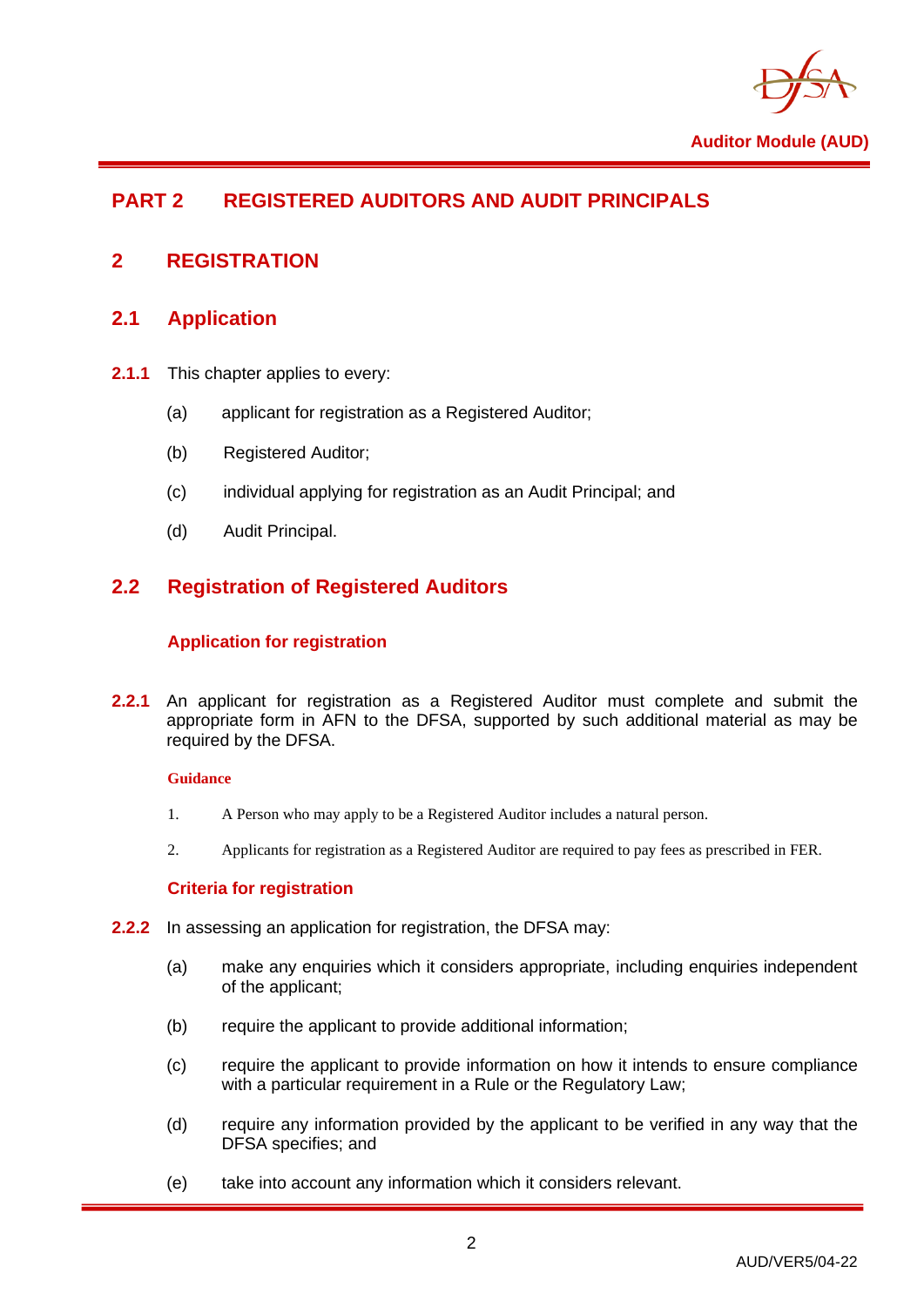

- **2.2.3** (1) An applicant for registration as a Registered Auditor must be able to demonstrate to the DFSA's satisfaction that it:
	- (a) is fit and proper;
	- (b) has professional indemnity insurance as required under section 4.3;
	- (c) has adequate systems, procedures and controls to ensure due compliance with:
		- (i) the International Standards on Auditing;
		- (ii) the International Standards on Quality Control; and
		- (iii) the Code of Ethics for Professional Accountants:
	- (d) has clear and comprehensive policies and procedures relating to compliance with all applicable legal requirements, including those in the Regulatory Law, AUD, AML and other relevant modules of the Rulebook, when providing audit services to a Domestic Firm, Public Listed Company or Domestic Fund;
	- (e) has adequate means to implement those policies and procedures and monitor that they are operating effectively and as intended;
	- (f) is controlled by a majority of individuals who hold Recognised Professional Qualifications;
	- (g) has identified at least one or more appropriate individuals, who will be appointed by it to undertake the responsibilities of an Audit Principal; and
	- (h) has complied with any other requirement specified by the DFSA.
	- (2) For the purposes of (1)(f) "majority" means:
		- (a) where under the Registered Auditor's constitution matters are decided on by the exercise of voting rights, a majority of the rights to vote on all, or substantially all, matters; or
		- (b) in any other case a majority of the Persons having rights under the constitution of the Registered Auditor to enable them to direct its overall policy or alter its constitution.
	- (3) For the purposes of assessing whether an applicant for registration meets the fit and proper requirement under (1)(a), the DFSA may consider:
		- (a) the application and submissions;
		- (b) its background and history;
		- (c) its ownership and Group structure;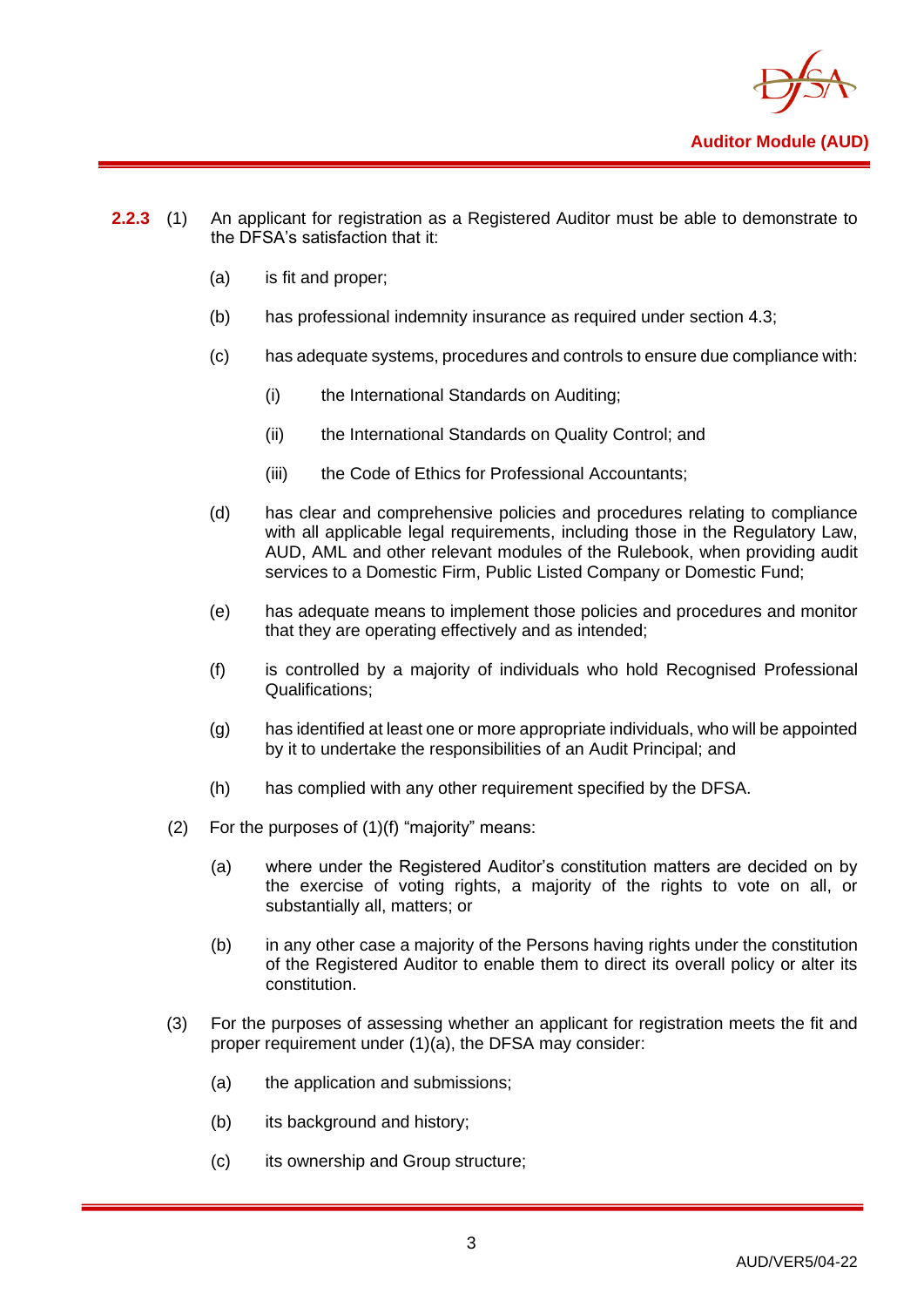

- (d) its resources, including human and technological;
- (e) whether the applicant's affairs are likely to be conducted and managed in a sound and prudent manner; and
- (f) any other matter considered relevant by the DFSA.
- (4) The DFSA will in assessing the matters in (1) and (3) consider the cumulative effect of factors which, if taken individually, may be regarded as insufficient to give reasonable cause to doubt the fitness and propriety of an applicant.

#### **Guidance**

Under Article 98 of the Regulatory Law, the DFSA may grant or refuse to grant registration and impose restrictions and conditions upon the registration.

## <span id="page-6-0"></span>**2.3 Continuing obligations of Registered Auditors**

- **2.3.1** To remain registered, a Registered Auditor must comply on a continuing basis with:
	- (a) the International Standards on Auditing, International Standards on Quality Control and the Code of Ethics for Professional Accountants;
	- (b) the registration criteria in Rule 2.2.3(1); and
	- (c) the Rules in chapter 6 regarding the conduct of audits and the preparation of audit reports.
- **2.3.2** A Registered Auditor must at all times have at least one individual appointed by it to undertake the responsibilities of an Audit Principal.
- **2.3.3** The DFSA may require a Registered Auditor which has not recently conducted any audit work under its registration to provide other examples of audit work it has carried out in order to demonstrate to the DFSA that it is still able to meet its continuing obligations.

#### **Guidance**

The DFSA may issue guidelines in the form of Practice Notes to assist Registered Auditors in applying the standards set out in Rule 2.3.1(a). These Practice Notes will highlight new emerging or otherwise relevant circumstances to assist a Registered Auditor in applying the relevant standard. Practice Notes will be published on the DFSA website.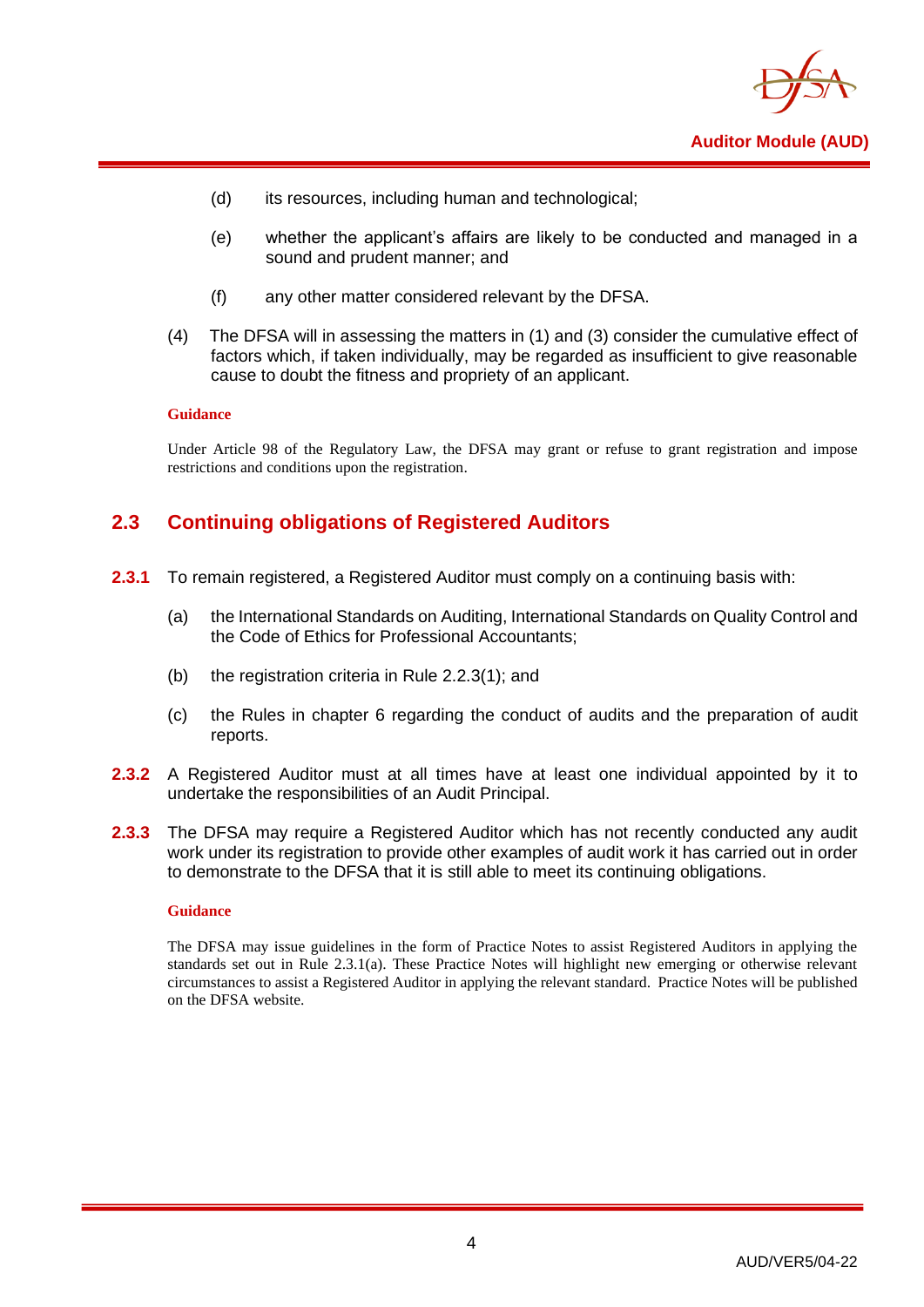

## <span id="page-7-0"></span>**2.4 Registration of Audit Principals**

#### **Guidance**

The general responsibilities of an Audit Principal are defined in Article 97(c) of the Regulatory Law.

#### **Application for registration**

**2.4.1** When applying for registration as an Audit Principal, both the relevant individual and the Registered Auditor must complete and submit the appropriate form in AFN, supported by such additional materials as may be required by the DFSA.

#### **Criteria for registration**

- **2.4.2** An individual applying for registration as an Audit Principal must be able to demonstrate to the DFSA's satisfaction that he:
	- (a) holds a Recognised Professional Qualification;
	- (b) is a member in good standing of a Recognised Professional Body;
	- (c) has at least 5 years of relevant post qualification audit experience in the past 7 years, including at least one year of experience in a managerial role supervising and finalising audits; and
	- (d) is fit and proper to conduct audit work.

## <span id="page-7-1"></span>**2.5 Continuing obligations of Audit Principals**

- **2.5.1** To remain registered, an Audit Principal must comply on a continuing basis with:
	- (a) the registration criteria in Rule 2.4.2; and
	- (b) the Principles in section 2.6.

## <span id="page-7-2"></span>**2.6 Principles for Audit Principals**

**2.6.1** The five Principles set out in this section apply to every Audit Principal.

#### **Guidance**

- 1. These Principles are derived from the fundamental principles published in the Code of Ethics for Professional Accountants.
- 2. If an Audit Principal breaches a Principle, the DFSA may consider suspending or withdrawing the registration of the Audit Principal on that basis.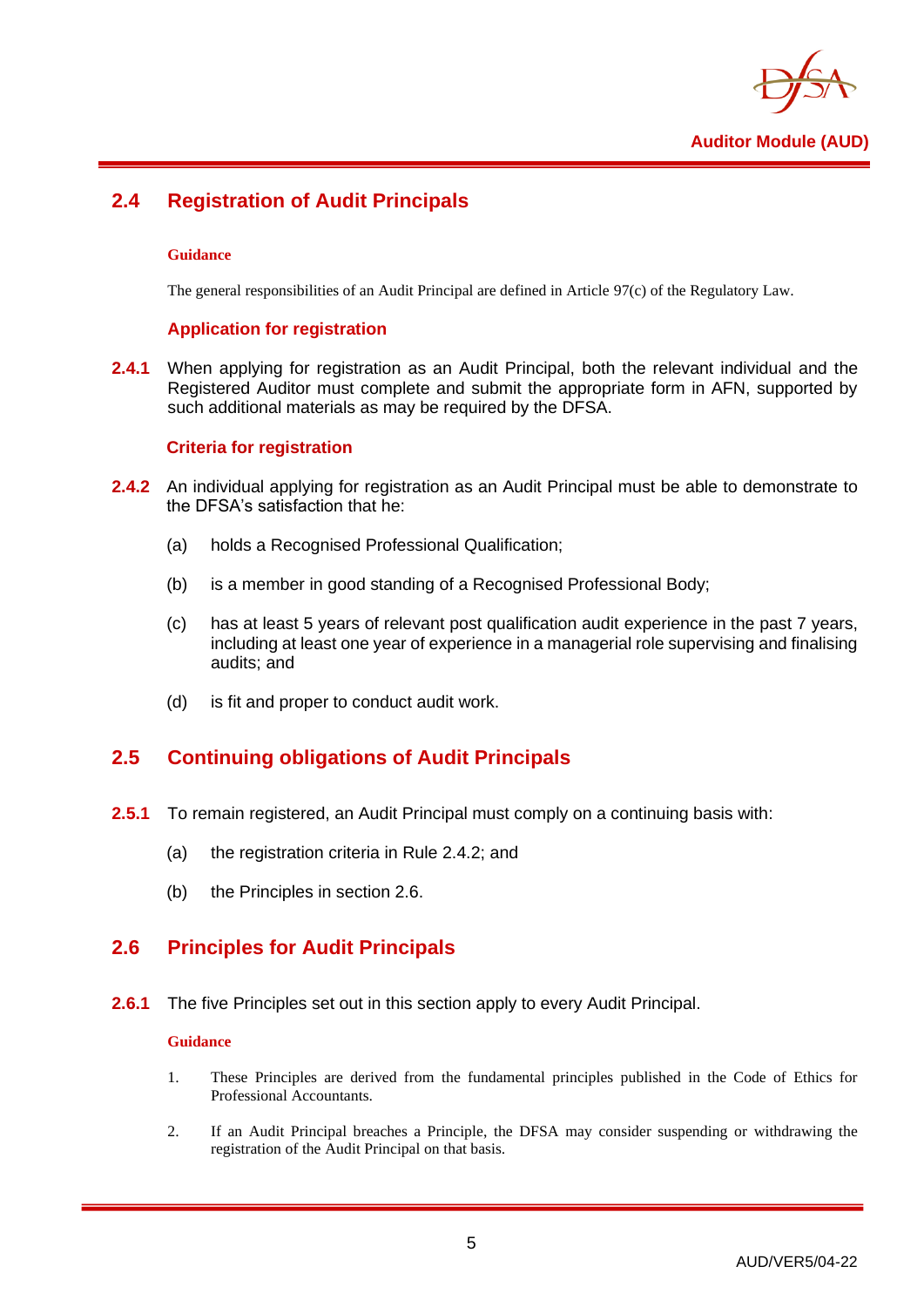

#### **Principle 1 - Integrity**

**2.6.2** An Audit Principal must be straightforward and honest in all professional and business relationships.

#### **Principle 2 - Objectivity**

**2.6.3** An Audit Principal must not allow bias, conflict of interest or the undue influence of others to override professional or business judgements.

#### **Principle 3 – Professional competence and due care**

**2.6.4** An Audit Principal must maintain professional knowledge and skill at the level required to ensure that a client or employer receives competent professional services based on current developments in practice, legislation and techniques and must act diligently and in accordance with applicable technical and professional standards.

#### **Principle 4 - Confidentiality**

**2.6.5** An Audit Principal must respect the confidentiality of information acquired as a result of professional and business relationships and, therefore, not disclose any such information to third parties without proper and specific authority, unless there is a legal or professional right or duty to disclose, nor use the information for the personal advantage of the Audit Principal or third parties.

#### **Principle 5 – Relations with the DFSA**

**2.6.6** An Audit Principal must deal with the DFSA in an open and co-operative manner and must promptly disclose to the DFSA any information of which the DFSA would reasonably expect to be notified.

## <span id="page-8-0"></span>**2.7 Transitional and Saving Provisions**

- **2.7.1** In this section:
	- (a) "previous Law" means the Regulatory Law as it was in force immediately before the commencement of the DIFC Laws Amendment Law No. 1 of 2014;
	- (b) "current Law" means the provisions of the Regulatory Law that came into force under the DIFC Laws Amendment Law No. 1 of 2014; and
	- (c) "the commencement" means the commencement of the current Law.
- **2.7.2** A Person who immediately before the commencement was registered as an Auditor by the DFSA under the previous Law is deemed on the commencement to be registered as a Registered Auditor under the current Law.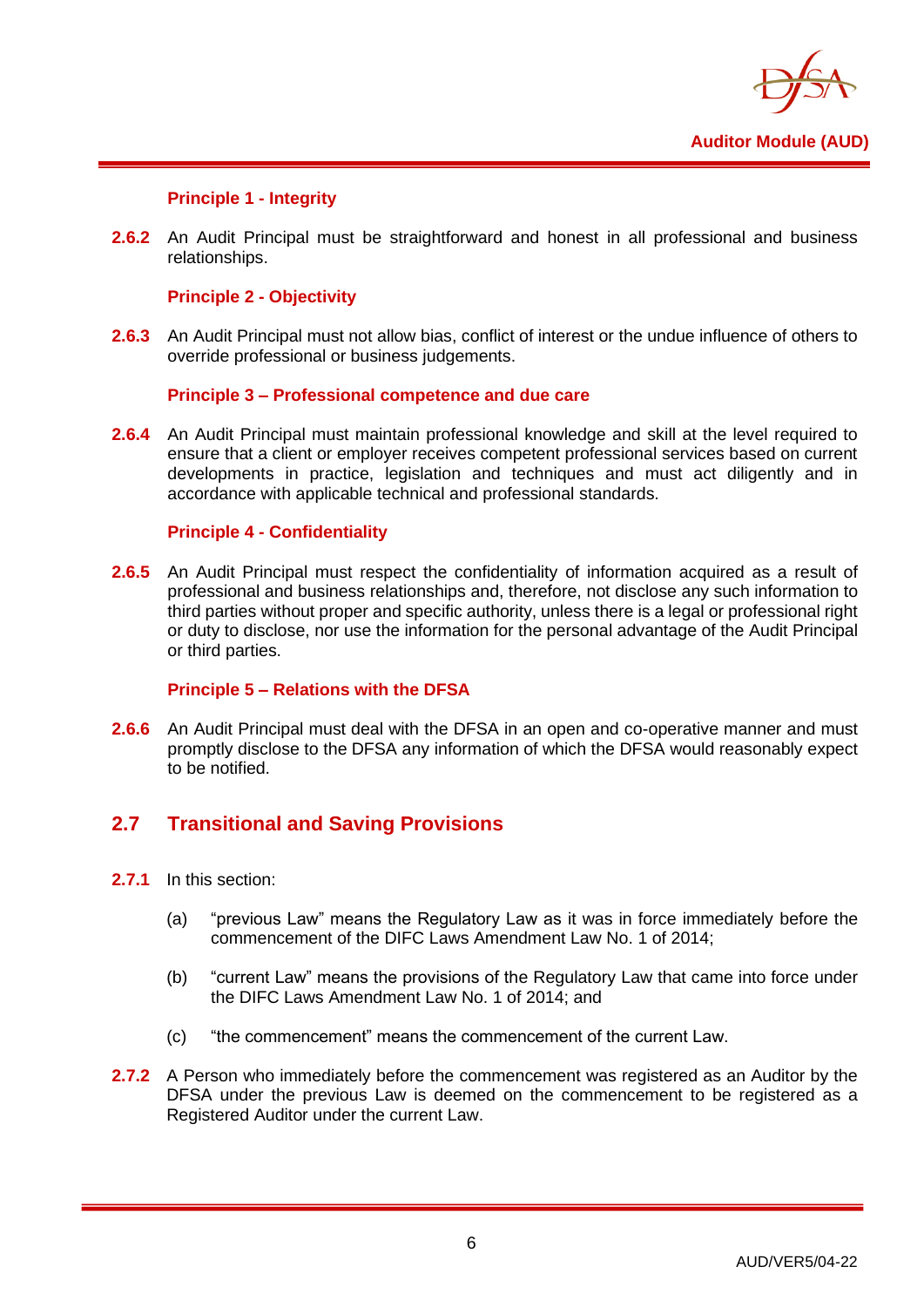

- **2.7.3** A Person who immediately before the commencement was appointed as an Audit Principal by a Registered Auditor under the previous Law is deemed on the commencement to be registered as an Audit Principal under the current Law.
- 2.7.4 An Audit Principal referred to in Rule 2.7.3 must submit the appropriate form in AFN (notification of intention to continue to undertake the responsibilities of an Audit Principal for a Registered Auditor) within 60 days of the commencement.
- 2.7.5 A Registered Auditor and an Audit Principal referred to in this section must continue to maintain any records which were required to be maintained under the previous Law for the period of time required under the previous Law.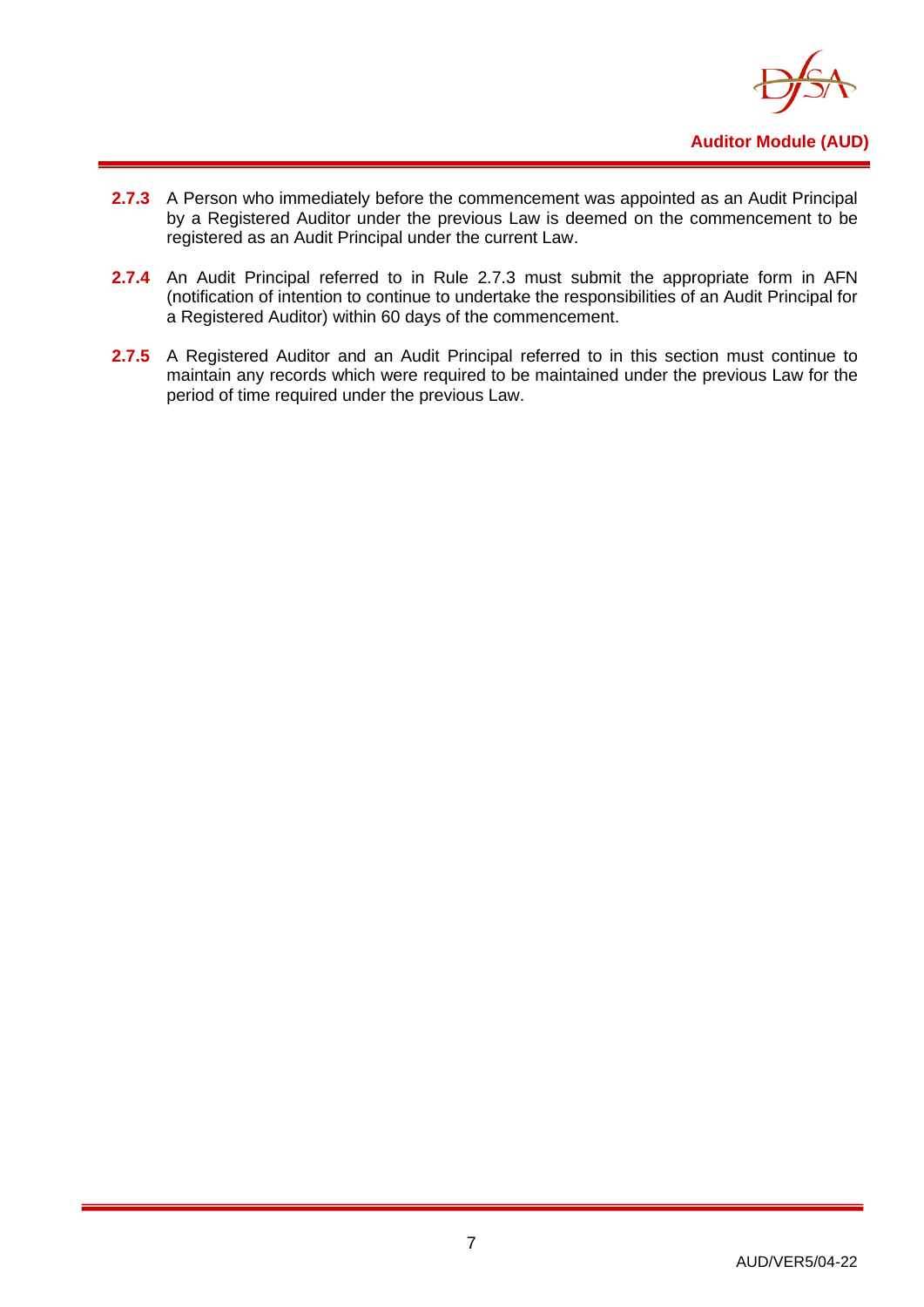

## <span id="page-10-1"></span><span id="page-10-0"></span>**3 SUSPENSION AND WITHDRAWAL OF REGISTRATION**

## **3.1 Application**

- **3.1.1** This chapter applies to every:
	- (a) Registered Auditor; and
	- (b) Audit Principal.

## <span id="page-10-2"></span>**3.2 Suspension and withdrawal of registration of a Registered Auditor**

#### **Guidance**

- 1. Under Article 98A(1) of the Regulatory Law the DFSA may suspend or withdraw the registration of a Registered Auditor or Audit Principal on its own initiative or at the request of the Registered Auditor or Audit Principal.
- 2. Article 98A(2) of the Regulatory Law sets out the circumstances in which the DFSA may suspend or withdraw the registration of a Registered Auditor or Audit Principal.
- 3. Under Article 98A(5) of the Regulatory Law, the DFSA may temporarily suspend the registration of a Registered Auditor or Audit Principal pending completion of an investigation against the Auditor or Audit Principal. The DFSA may only exercise this power where, arising from the investigation, it reasonably believes that the Person has engaged in serious misconduct that may form grounds for withdrawal of the Person's registration. This might be, for example, where there is evidence of fraud, theft or other dishonest conduct or a risk to Client Assets. As the investigation is ongoing, the DFSA would ordinarily expect not to publicise a temporary suspension under this power. But the DFSA retains discretion to publicise such a suspension in an individual case if it is appropriate to do so given the particular circumstances.
- 4. Under Article 98A(7) of the Regulatory Law, a Registered Auditor or Audit Principal may refer a decision of the DFSA to suspend or withdraw its registration to the FMT. The DFSA decision to suspend or withdraw registration remains in force until the review is concluded and the FMT makes a further order, unless the FMT has made an interim order to stay the decision.
- 5. Under Article 98A(3) of the Regulatory Law the DFSA may make Rules containing requirements a Registered Auditor or Audit Principal must meet before the DFSA will grant a request by the Registered Auditor or Audit Principal to withdraw registration.
- 6. An application by a Registered Auditor or Audit Principal to withdraw their registration does not in itself result in a withdrawal of the registration. Until the DFSA withdraws the registration, the Registered Auditor or Audit Principal remains subject to, and must comply with, the Regulatory Law, Rules and any other relevant legislation administered by the DFSA.

#### **Suspension or withdrawal of registration on the DFSA's initiative**

- **3.2.1** A Registered Auditor that has had its registration suspended by the DFSA, must not:
	- (a) accept any new audit client who is a Relevant Person;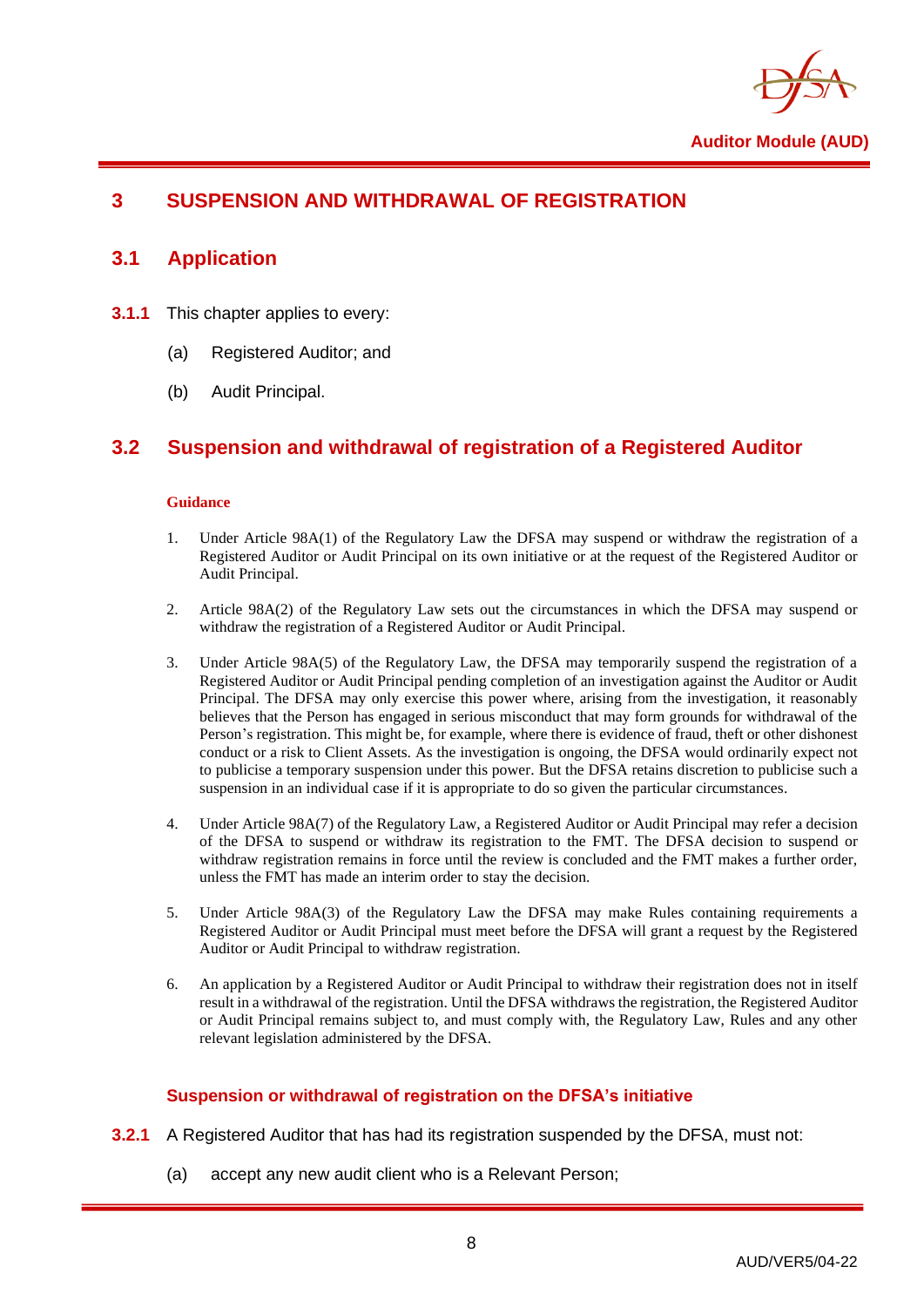

- (b) agree to being re-appointed by an existing audit client who is a Relevant Person; or
- (c) issue an audit report relating to a Relevant Person without the prior written consent of the DFSA.
- **3.2.2** If the DFSA suspends the registration of a Registered Auditor, it may impose such:
	- (a) conditions on the Registered Auditor as it sees fit during the period of the suspension; and
	- (b) requirements on the procedure for lifting the suspension as it considers appropriate.

**Requirements for withdrawal of registration at the request of the Registered Auditor**

- **3.2.3** (1) A request for withdrawal of registration by a Registered Auditor must be made by completing and submitting the appropriate form in AFN.
	- (2) Before granting a request for withdrawal the DFSA must first be satisfied that:
		- (a) the Registered Auditor has made appropriate arrangements with respect to its existing audit clients who are Relevant Persons; and
		- (b) any other matter which the DFSA would reasonably expect to be resolved has been resolved.
- **3.2.4** Once a Registered Auditor has filed a request to withdraw its registration, it must not accept any appointment or re-appointment as a Registered Auditor or issue any audit reports in relation to a Relevant Person without obtaining the prior written consent of the DFSA.

## <span id="page-11-0"></span>**3.3 Suspension or withdrawal of an Audit Principal**

#### **Suspension or withdrawal of registration on the DFSA's initiative**

- **3.3.1** An Audit Principal that has had his registration suspended by the DFSA must not in respect of a Relevant Person:
	- (a) manage the conduct of any audit work undertaken by a Registered Auditor; or
	- (b) sign any audit report, or other report required by the DFSA, on behalf of the Registered Auditor.
- **3.3.2** If the DFSA suspends the registration of an Audit Principal, it may impose such:
	- (a) conditions on the Audit Principal and Registered Auditor as it sees fit during the period of the suspension; and
	- (b) requirements on the procedure for lifting the suspension as it considers appropriate.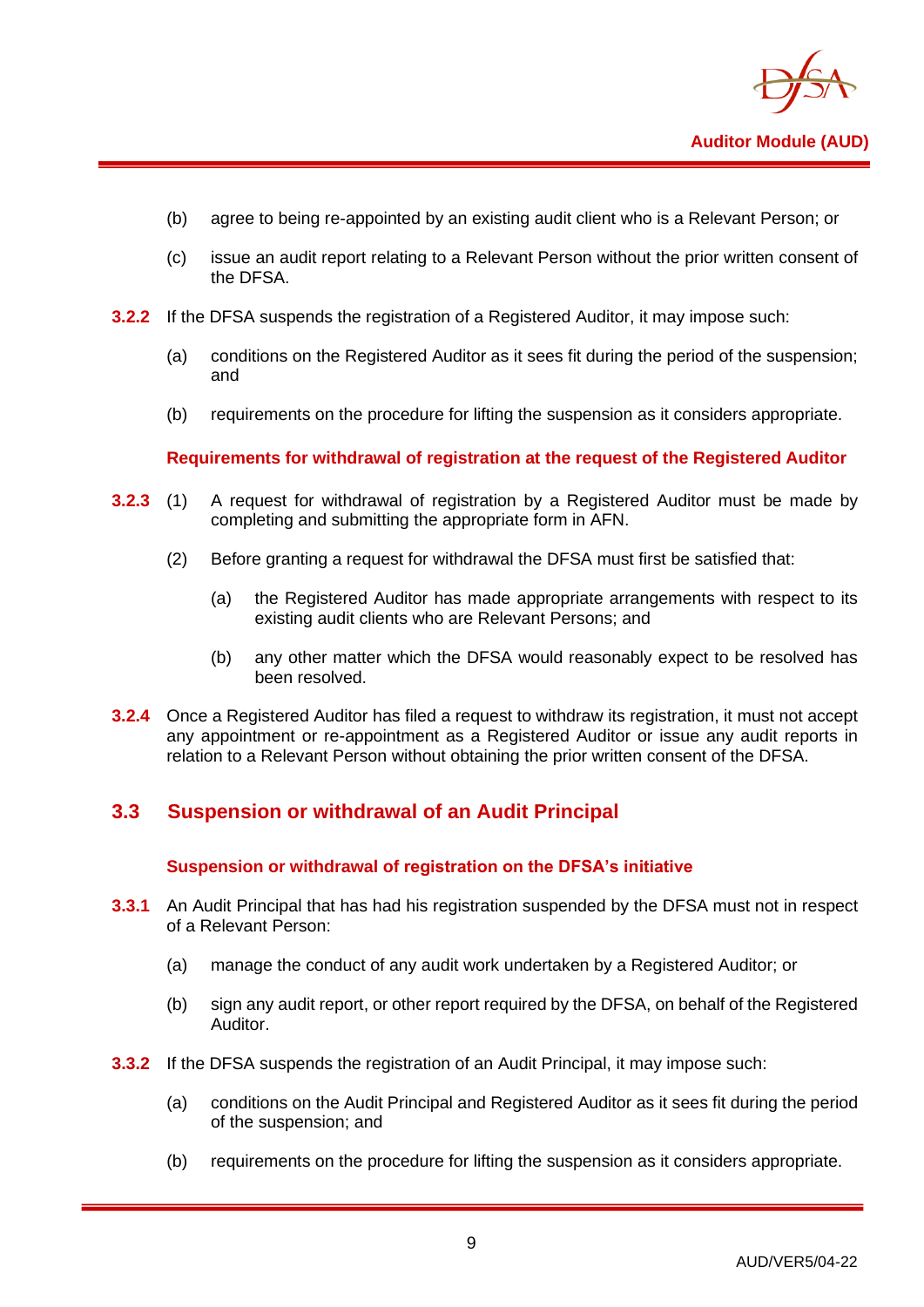

**Requirements for withdrawal of registration at the request of the Audit Principal or their Registered Auditor**

- **3.3.3** (1) A request for withdrawal of an Audit Principal's registration by the relevant Registered Auditor or Audit Principal must be made by completing and submitting the appropriate form in AFN.
	- (2) Before granting a request for withdrawal the DFSA must first be satisfied that:
		- (a) the Registered Auditor is able to continue to comply with Rule 2.3.2;
		- (b) the Registered Auditor has made appropriate arrangements with respect to its existing audit clients who are Relevant Persons; and
		- (c) any other matter which the DFSA would reasonably expect to be resolved has been resolved.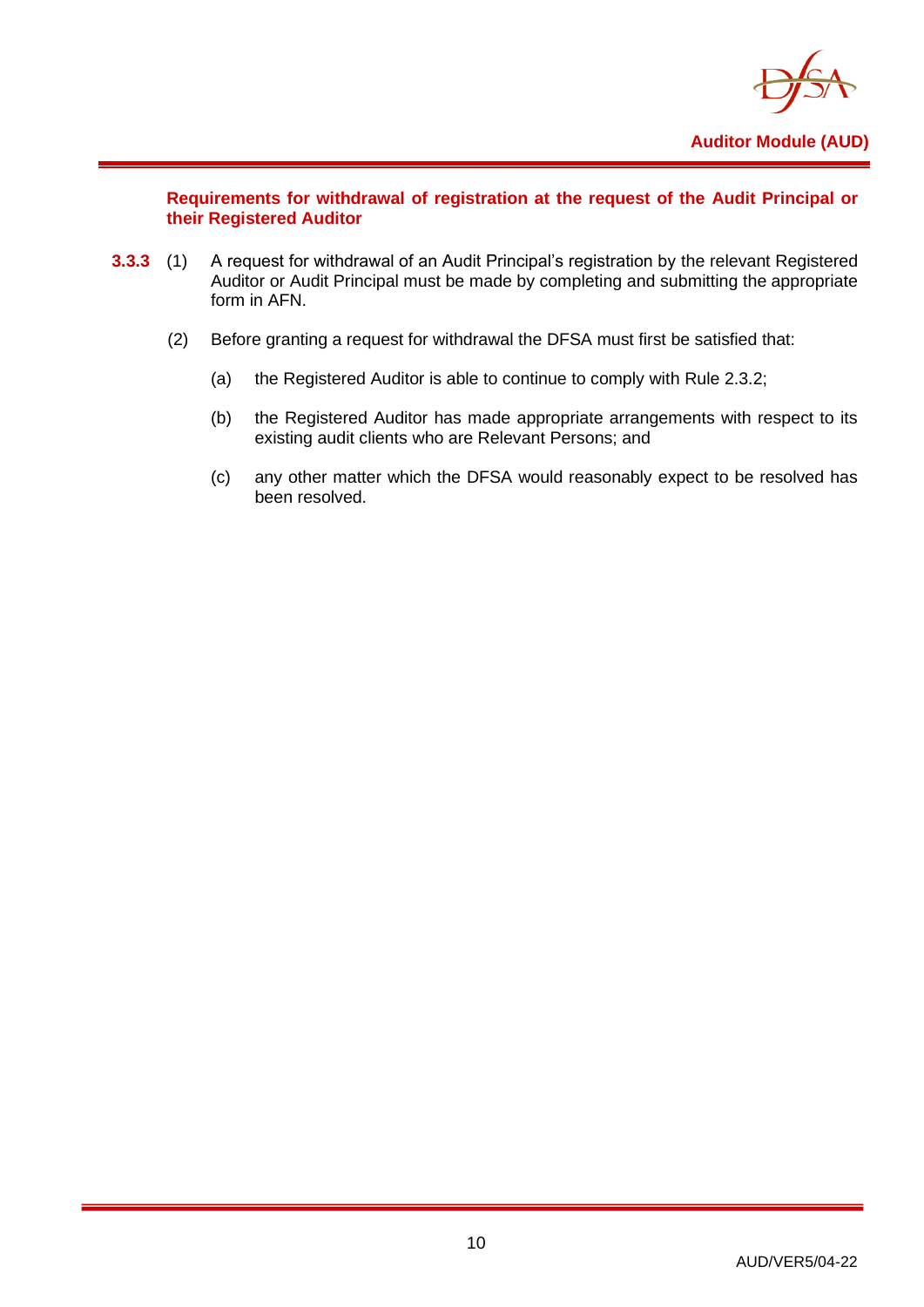

## <span id="page-13-1"></span><span id="page-13-0"></span>**4 GENERAL OBLIGATIONS**

## **4.1 Application**

<span id="page-13-2"></span>**4.1.1** This chapter applies to every Registered Auditor.

## **4.2 Employees' suitability and continuing professional development**

- **4.2.1** (1) A Registered Auditor must ensure that all Employees, including its Audit Principals, engaged in audit work for Relevant Persons:
	- (a) remain fit and proper to carry out their role; and
	- (b) undertake continuing professional development in accordance with the requirements of:
		- (i) the Recognised Professional Body of which the Employee is a member;
		- (ii) any applicable internal standards of the Registered Auditor; and
		- (iii) any direction given by the DFSA.
	- (2) A Registered Auditor must maintain records of continuing professional development undertaken by Employees, including its Audit Principals.

## <span id="page-13-3"></span>**4.3 Professional indemnity insurance**

- **4.3.1** (1) A Registered Auditor must at all times hold adequate and appropriate professional indemnity insurance which covers all types of civil liability arising in connection with the conduct of the Registered Auditor's business by Employees, including its Audit Principals.
	- (2) A Registered Auditor must arrange to hold appropriate run off cover that covers a period of 2 years after its registration as a Registered Auditor is withdrawn.
- **4.3.2** A Registered Auditor must, annually, provide to the DFSA information relating to the Registered Auditor's professional indemnity insurance policy, including the terms and duration of, and any claims made under, the policy.
- **4.3.3** A Registered Auditor must maintain proper records and all relevant information relating to:
	- (a) its professional indemnity insurance, including the terms of cover and its duration;
	- (b) how it established the adequacy and appropriateness of the cover for the purposes of Rule 4.3.1(1); and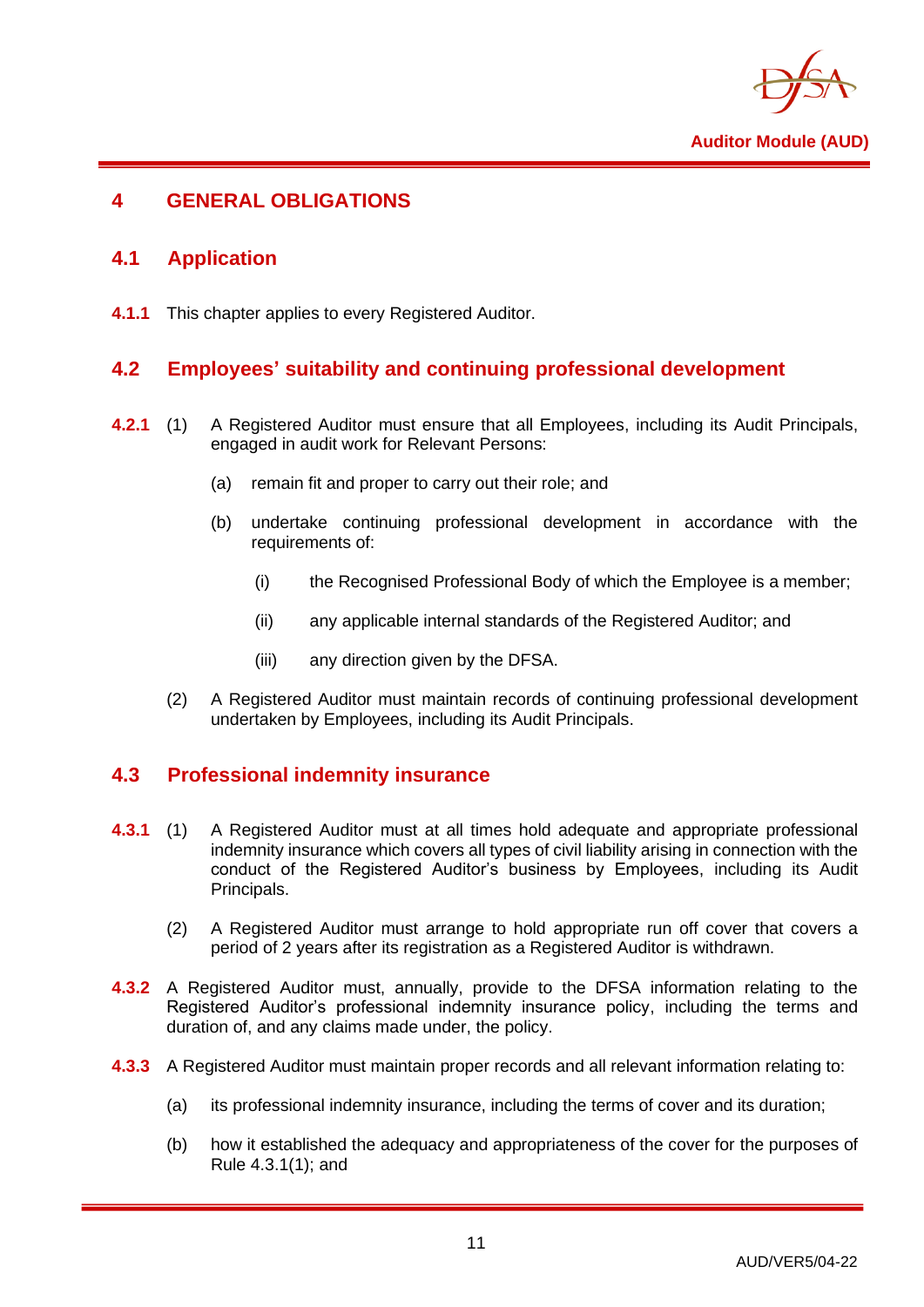

- (c) insurance claims made under its professional indemnity insurance policy.
- **4.3.4** A Registered Auditor must, upon a request by the DFSA, provide to the DFSA promptly the information referred to in Rule 4.3.3.

## <span id="page-14-0"></span>**4.4 Working Papers**

- **4.4.1** A Registered Auditor must, subject to Rule 4.4.2, maintain sufficient Working Papers to:
	- (a) facilitate the proper performance of its functions and duties under these Rules; and
	- (b) be able to demonstrate to the DFSA that it properly performed its functions and duties under these Rules.
- **4.4.2** If a Registered Auditor:
	- (a) provides Audit Services to a Relevant Person which is part of a Group; and
	- (b) in providing those Audit Services, relies on Working Papers relating to the Group or to another member of the Group, including Working Papers prepared by another auditor,

it is not required to maintain a copy of the Working Papers referred to in (b) but must ensure that a copy of those Working Papers is readily accessible to it.

#### **Guidance**

A Registered Auditor should be aware that the requirement in Rule 4.4.2 extends to a Group or member of a Group, whether inside or outside the DIFC.

**4.4.3** A Registered Auditor must, upon request by the DFSA, provide to the DFSA promptly copies of Working Papers referred to in Rule 4.4.1 and Rule 4.4.2.

## <span id="page-14-1"></span>**4.5 Records**

- **4.5.1** (1) A Registered Auditor must maintain the records referred to in this chapter for a period of at least 6 years. In the case of the Working Papers referred to in Rule 4.4.1 or 4.4.2, those records must be kept or be accessible (as the case may be) for a period of 6 years from the date of completion of each audit carried out.
	- (2) The records, however stored, must be capable of production in English on paper and within a reasonable period not exceeding 3 business days if requested by the DFSA.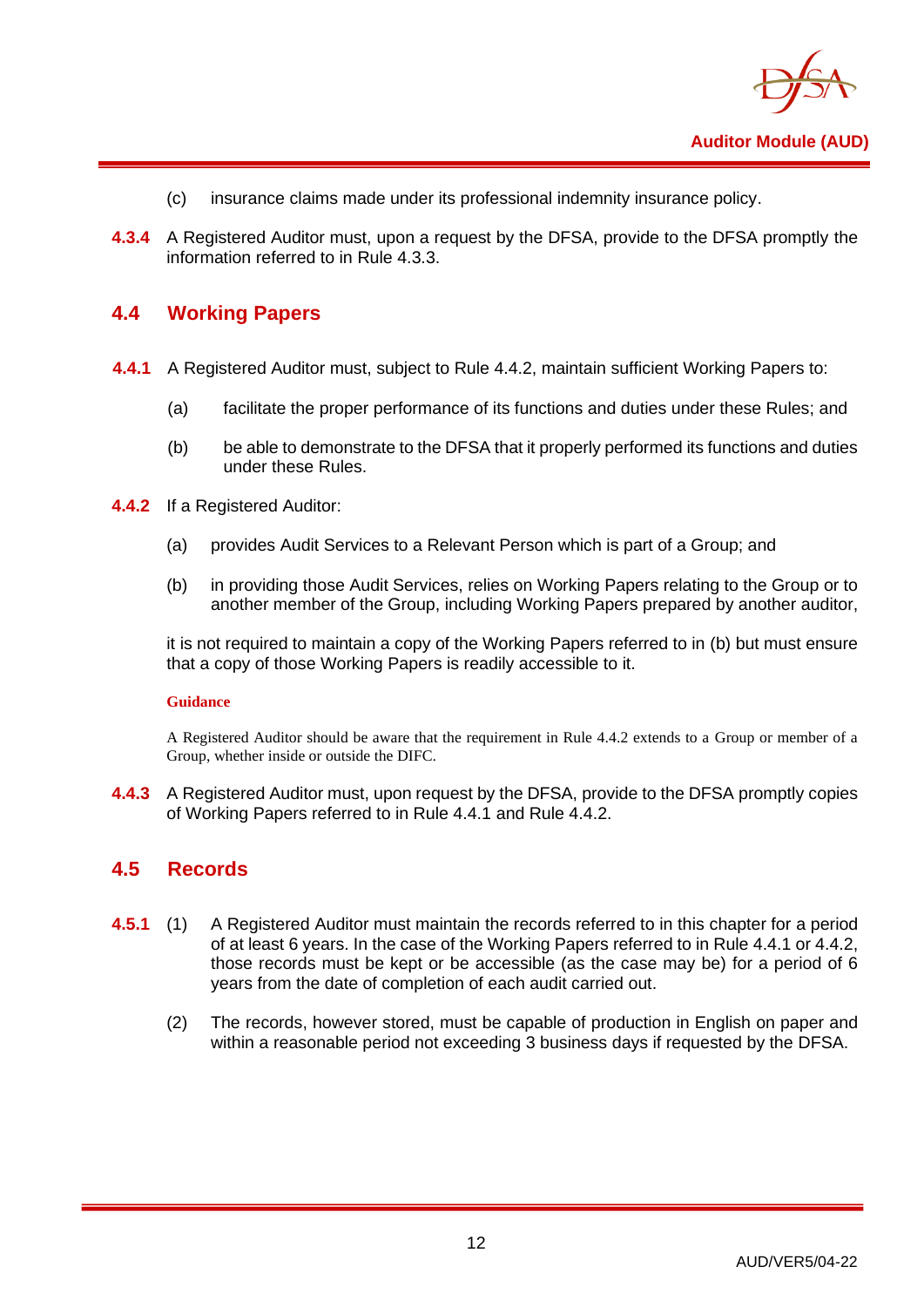

## <span id="page-15-0"></span>**4.6 Notification of changes and events**

#### **Guidance**

- 1. This section sets out Rules on specific events, changes or circumstances that require notification to the DFSA and outlines the process and requirements for notifications.
- 2. A Registered Auditor should be aware that it will breach Article 66 of the Regulatory Law if it provides information to the DFSA which is false, misleading or deceptive, or conceals information where the concealment of such information is likely to mislead or deceive the DFSA.

#### **Changes in core information**

- **4.6.1** A Registered Auditor must provide the DFSA with reasonable advance notice of any change in:
	- (a) the Registered Auditor's name;
	- (b) any business or trading name under which the Registered Auditor carries on its business;
	- (c) the legal nature of the Registered Auditor;
	- (d) the address of the Registered Auditor's principal place of business in the DIFC, where applicable;
	- (e) (in the case of a Branch) its registered office or head office address;
	- (f) the details of any other branches or offices of the Registered Auditor;
	- (g) the details of any affiliated offices, associations or networks; and
	- (h) its Audit Principals.

#### **Events having a regulatory impact**

- **4.6.2** A Registered Auditor must notify the DFSA immediately if it becomes aware, or has reasonable grounds to believe, that any of the following matters may have occurred or may be about to occur:
	- (a) the Registered Auditor fails to satisfy the fit and proper requirements in Rule 2.2.3 or its continuing obligations in section 2.3;
	- (b) any of its Audit Principals no longer meets the registration criteria in Rule 2.4.2;
	- (c) any of its Audit Principals fails to comply with his obligations under DFSA administered legislation;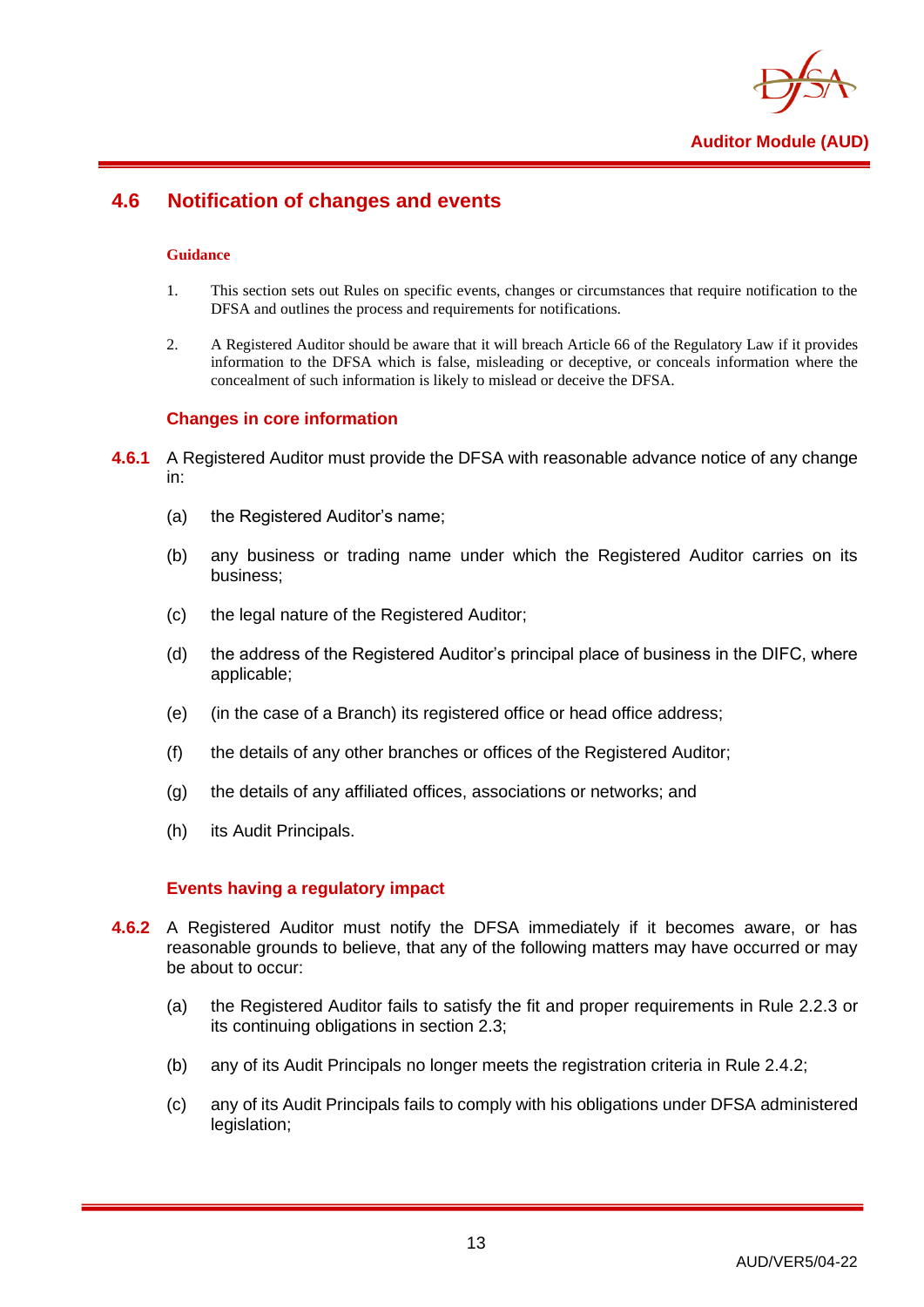

- (d) any claim is made against the Registered Auditor relating to the provision of Audit Services, including but not limited to, a claim lodged against the Registered Auditor's professional indemnity insurance policy;
- (e) the Registered Auditor or any of its Employees, including its Audit Principals, breaches a Rule;
- (f) the Registered Auditor or any of its Employees, including its Audit Principals, breaches any requirement imposed by any applicable law relating to the provision of Audit Services; or
- (g) there is a significant failure in the Registered Auditor's systems or controls.

#### **Action by other regulators**

- **4.6.3** A Registered Auditor must notify the DFSA immediately of:
	- (a) the grant or refusal of any application for, or revocation of, authorisation of the Registered Auditor to carry on audit services in any jurisdiction outside the DIFC;
	- (b) the Registered Auditor becoming aware that a government or other regulatory body (including a self-regulatory body) exercising powers and performing functions related to the regulation of auditors has started an investigation into the conduct of the Registered Auditor or of any of its Audit Principals;
	- (c) the appointment of inspectors, however named, by a governmental or other regulatory body (including a self-regulatory body) exercising powers and performing functions related to the regulation of auditors, to investigate the affairs of the Registered Auditor or any of its Audit Principals; or
	- (d) the imposition of disciplinary measures or sanctions on the Registered Auditor or any of its Audit Principals in relation to its conduct of audit work by a government or other regulatory body exercising powers and performing functions related to the regulation of auditors.

#### **Guidance**

The notification requirement in Rule 4.6.3 (b) extends to investigations relating to any Employee provided the conduct investigated relates to or impacts on the affairs of the Registered Auditor.

## <span id="page-16-0"></span>**4.7 Communication with the DFSA**

**4.7.1** A Registered Auditor must ensure that any communication with the DFSA is conducted in the English language.

#### **Guidance**

GEN section 6.10 sets out Rules about how information is to be provided to the DFSA.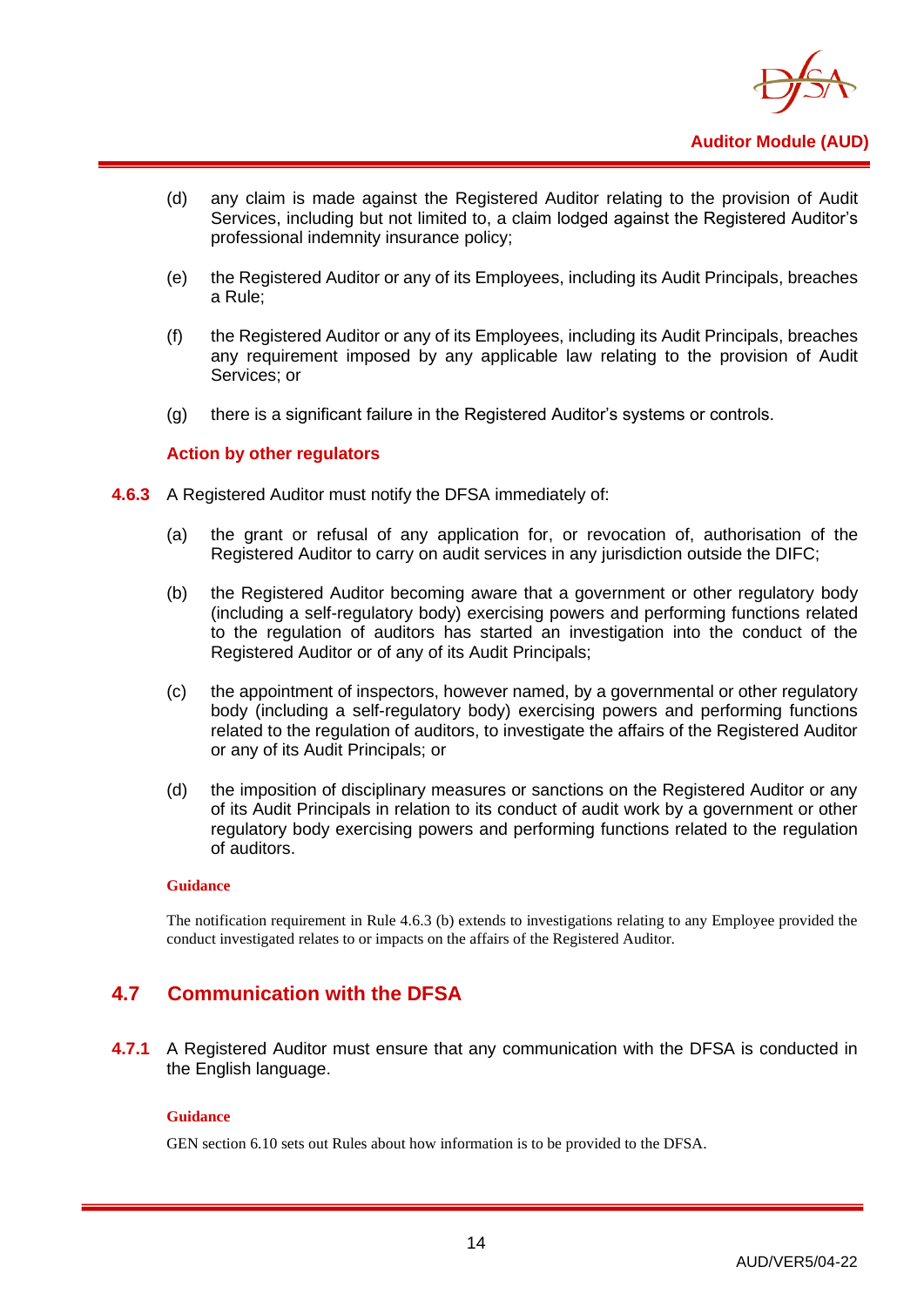

## <span id="page-17-0"></span>**4.8 Annual information return**

**4.8.1** A Registered Auditor must complete the Annual Information Return form in AFN for each calendar year and submit the form to the DFSA by 31 January of the following year.

## <span id="page-17-1"></span>**4.9 Anti-Money Laundering**

#### **Guidance**

A Registered Auditor should be aware of, and comply at all times with, its AML obligations which are contained in the AML module of the DFSA Rulebook.

## <span id="page-17-2"></span>**4.10 Disclosure of regulatory status**

- **4.10.1** A Registered Auditor must not:
	- (a) misrepresent its regulatory status with respect to the DFSA expressly or by implication; or
	- (b) use or reproduce the DFSA logo without express written permission from the DFSA and in accordance with any conditions for use imposed by the DFSA.

## <span id="page-17-3"></span>**4.11 Whistleblowing requirements**

**4.11.1** In this section:

- (a) "money laundering" has the meaning given in Article 70(2)(b) of the Regulatory Law;
- (b) "regulatory concern", in relation to a Registered Auditor, means a concern held by any person that the Registered Auditor or an officer or employee of the Registered Auditor has or may have:
	- (i) contravened a provision of legislation administered by the DFSA; or
	- (ii) engaged in money laundering, fraud or any other financial crime;
- (c) "whistleblower" means a person who reports a regulatory concern to a person specified in Article 68A(3) of the Regulatory Law.

#### **Policies and procedures**

**4.11.2** (1) A Registered Auditor must have appropriate and effective policies and procedures in place: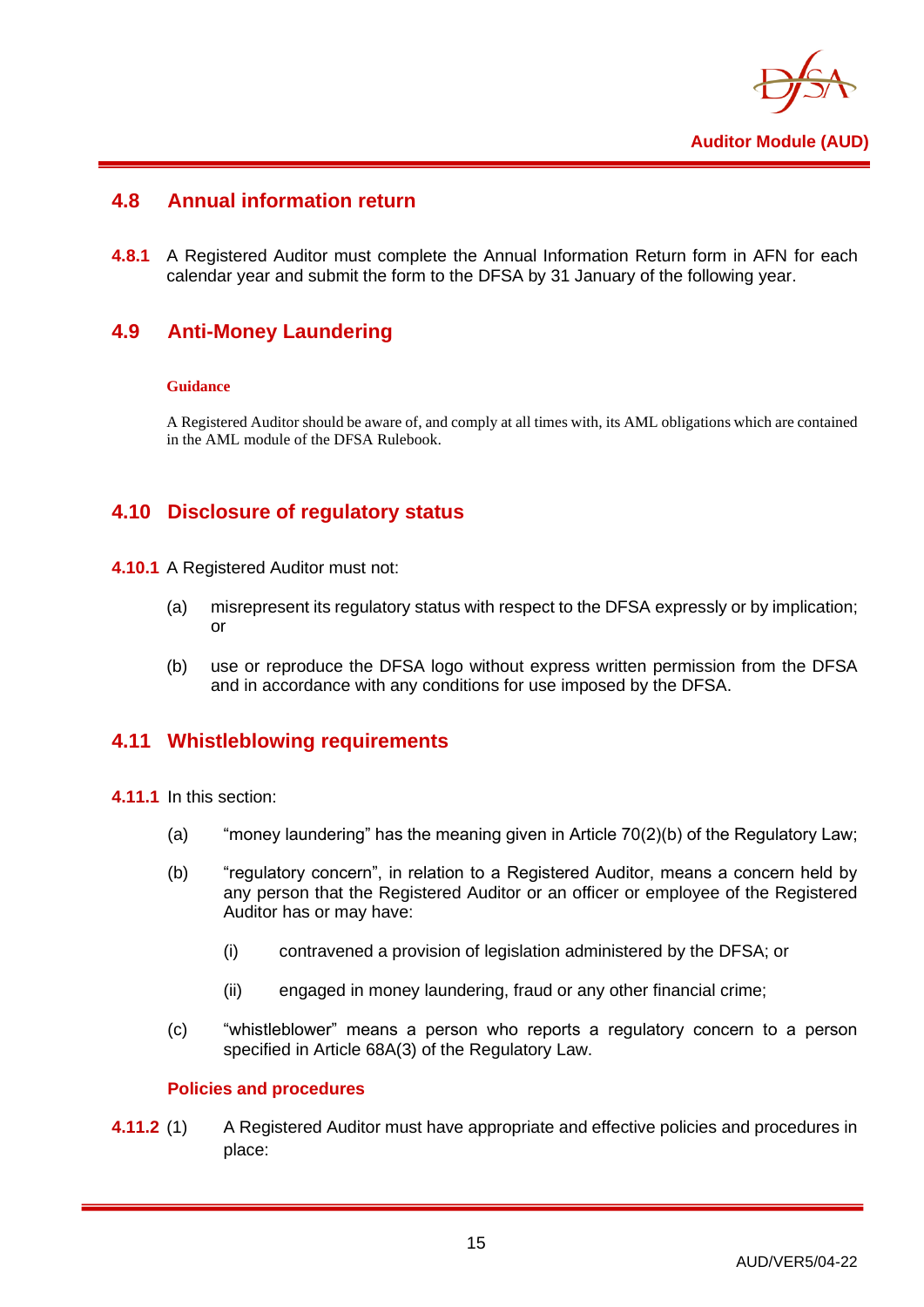

- (a) to facilitate the reporting of regulatory concerns by whistleblowers; and
- (b) to assess and, where appropriate, escalate regulatory concerns reported to it.
- (2) The policies and procedures required under (1) must be in writing.
- (3) A Registered Auditor must periodically review the policies and procedures to ensure they are appropriate, effective and up to date.

#### **Record of whistleblowing reports**

**4.11.3** A Registered Auditor must maintain a written record of each regulatory concern reported to it by a whistleblower, including appropriate details of the regulatory concern and the outcome of its assessment of the reported concern.

#### **Guidance**

- 1. The DFSA expects a Registered Auditor to implement policies and procedures under Rule 4.11.2 that are appropriate based on the nature, scale and complexity of the Registered Auditor's business. For example, a larger auditor is expected to have more detailed and comprehensive policies and procedures in place.
- 2. The policies and procedures should:
	- a. include internal arrangements to allow for reports to be made by whistleblowers;
	- b. include adequate procedures to deal with, assess and, where appropriate, escalate reports to the senior management of the Registered Auditor or, if necessary, to the DFSA or to any other relevant authority;
	- c. include reasonable measures to protect the identity and confidentiality of whistleblowers;
	- d. include reasonable measures to protect the whistleblower from suffering any detriment, as a result of the report;
	- e. ensure that, where appropriate and feasible, feedback is provided to the whistleblower; and
	- f. include reasonable measures to manage any conflicts of interest and ensure the fair treatment of any person who is the subject of an allegation in a report.
- 3. A Registered Auditor's whistleblowing policies and procedures should generally encourage reporting of concerns first to the Registered Auditor itself. However, the policies and procedures should also take into account that there may be circumstances where it is appropriate, or a whistleblower may prefer, to report the concerns directly to the DFSA or to another relevant authority.
- 4. The records under Rule 4.11.3 should include:
	- a. the date the report was received;
	- b. a summary of the concerns raised;
	- c. steps taken by the Registered Auditor in relation to the report until the matter is resolved;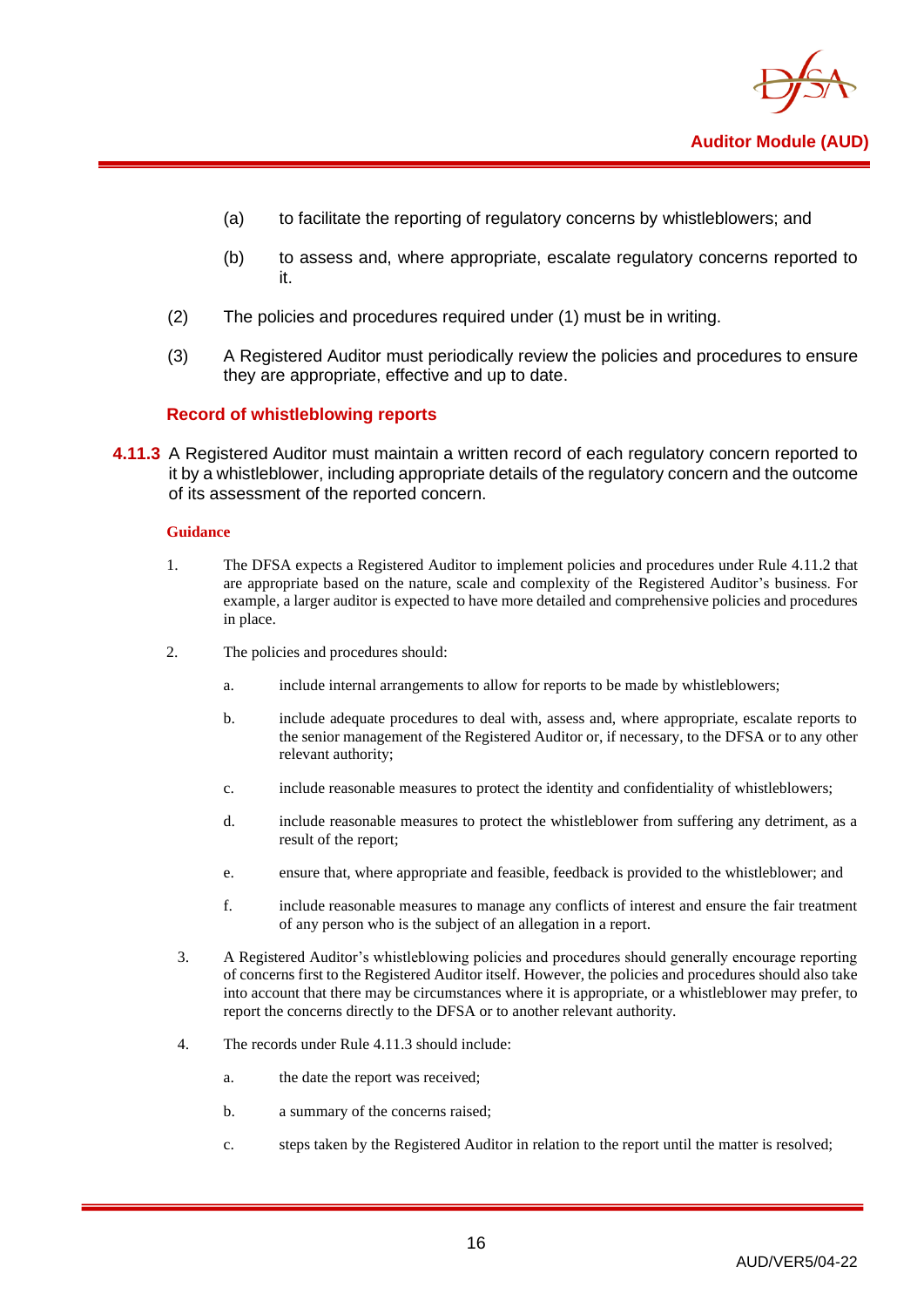

- d. any steps taken to maintain the confidentiality of the whistleblower and to ensure fair treatment of the whistleblower;
- e. the list of persons who have knowledge of the report;
- f. the outcome of the assessment of the report including the rationale for the outcome and any decision on whether or not to disclose the report to the DFSA or any other relevant authority; and
- g. references or links to all documentation and review papers in relation to the report.
- 5. A Registered Auditor may be required to make its records of whistleblowing reports available to the DFSA for inspection.
- 6. In addition to the requirements in these Rules, Article 68A of the Regulatory Law provides legal protection to a whistleblower who discloses information about suspected misconduct in good faith to a specified person, such as the Registered Auditor, the DFSA or other relevant authorities.
- 7. The protection under the Regulatory Law applies to any person who makes such a disclosure. For example, the disclosure may be made by a person who is or has been an officer, employee or agent of a Registered Auditor, a Person who provides services or products to the Registered Auditor or a person who has no formal connection with the Registered Auditor.
- 8. The protection under the Regulatory Law is from liability, dismissal or detriment for making that disclosure. However, it does not, for example, prevent a Registered Auditor from taking action against an employee for other legitimate reasons, such as if the employee has engaged in misconduct.
- 9. A Registered Auditor should, as part of its policies and procedures, inform its officers and employees of the protection under Article 68A of the Regulatory Law.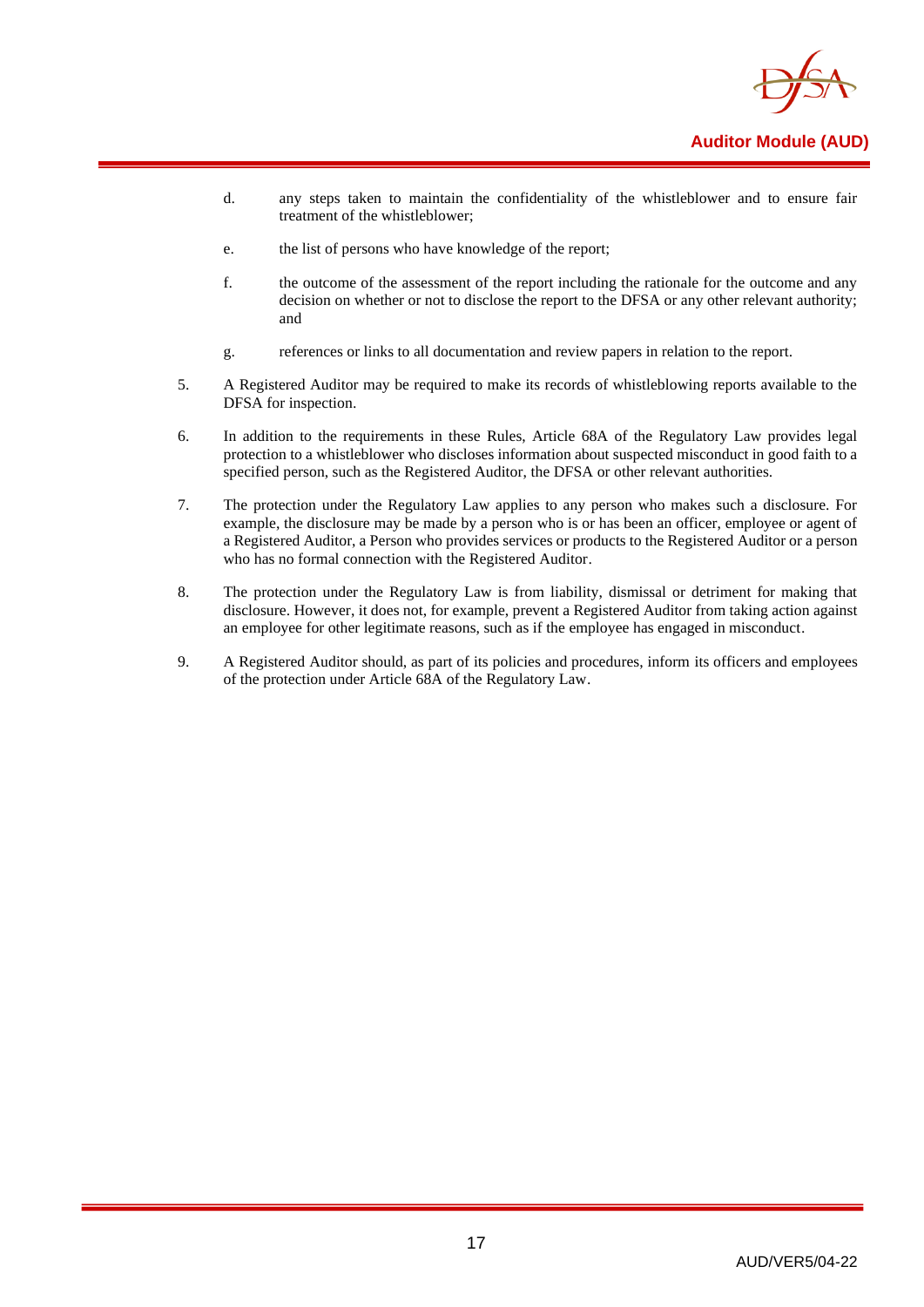

## <span id="page-20-0"></span>**PART 3 – APPOINTMENT AND RESIGNATION OF AUDITOR AND CONDUCT OF AUDITS**

## <span id="page-20-2"></span><span id="page-20-1"></span>**5 APPOINTMENT AND RESIGNATION OF AUDITOR**

## **5.1 Application**

<span id="page-20-3"></span>**5.1.1** This chapter applies to every Auditor.

## **5.2 Consent to appointment as an Auditor**

#### **Prescribed non-audit services**

- **5.2.1** The following services are prescribed non-audit services for the purposes of Article 99A(2)(c) of the Regulatory Law:
	- (a) the Compliance Officer function;
	- (b) the internal audit function; and
	- (c) the preparation of accounting records or financial statements.

#### **Guidance**

An Auditor is prohibited from acting as an Auditor for an Authorised Person, Public Listed Company or Domestic Fund if it is providing any of the services set out in Rule 5.2.1 to the Authorised Person, Public Listed Company or the Fund Manager, Trustee or member of a Governing Body of the Domestic Fund. This is because the provision of such non-audit services creates a risk of a fundamental conflict of interest that would potentially prevent the Auditor from carrying out Audit Services properly. However, Auditors should be aware that there may also be other types of non-audit services which can create a conflict of interest and that may need to be considered on a case by case basis under Article 99A(2)(a) and (b) of the Regulatory Law to determine whether such other non-audit services create a conflict of interest or lack of independence that affect its ability to provide Audit Services to the Authorised Person, Public Listed Company or Domestic Fund.

#### **Rotation of an Audit Principal of a Public Listed Company**

- **5.2.2** (1) A Registered Auditor must not consent to an appointment or continue to act as the Auditor of a Public Listed Company if the Audit Principal who has responsibility for the conduct of the audit of the Public Listed Company has acted as Audit Principal in relation to that Company for a period exceeding the maximum period permitted under the Code of Ethics for Professional Accountants and has not been rotated as required under that Code.
	- (2) The period referred to in (1) is prescribed for the purposes of Article 99A(2)(d) of the Regulatory Law.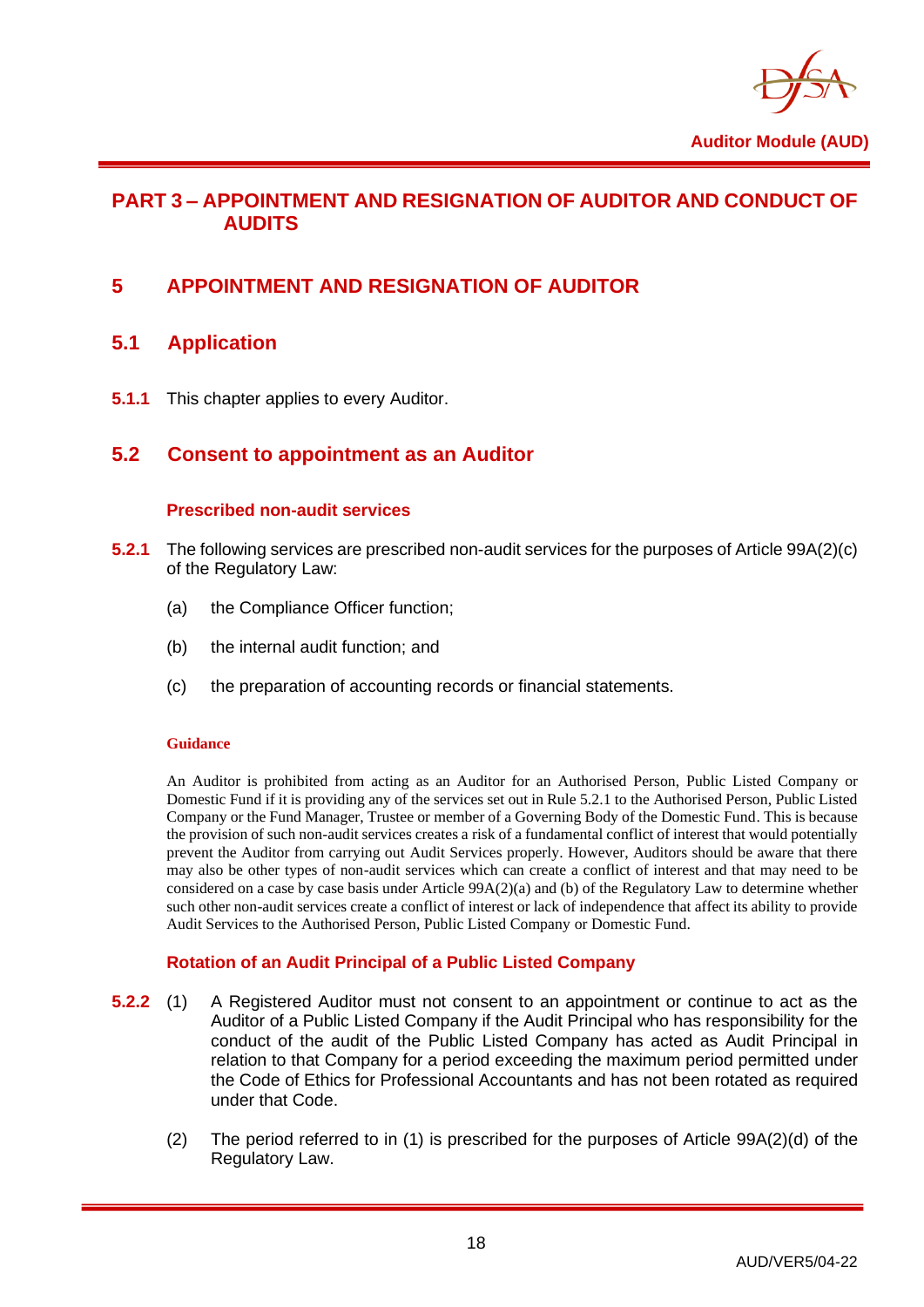

## <span id="page-21-0"></span>**5.3 Resignation of Auditor**

- **5.3.1** (1) An Auditor must notify the DFSA in writing if it resigns due to the failure by an Authorised Person, Public Listed Company or Domestic Fund to address significant concerns which have previously been raised by the Auditor with the senior management of that Person.
	- (2) The notification under (1) must include sufficient details of the Person concerned, the concerns raised and the failure by that Person to address the concerns.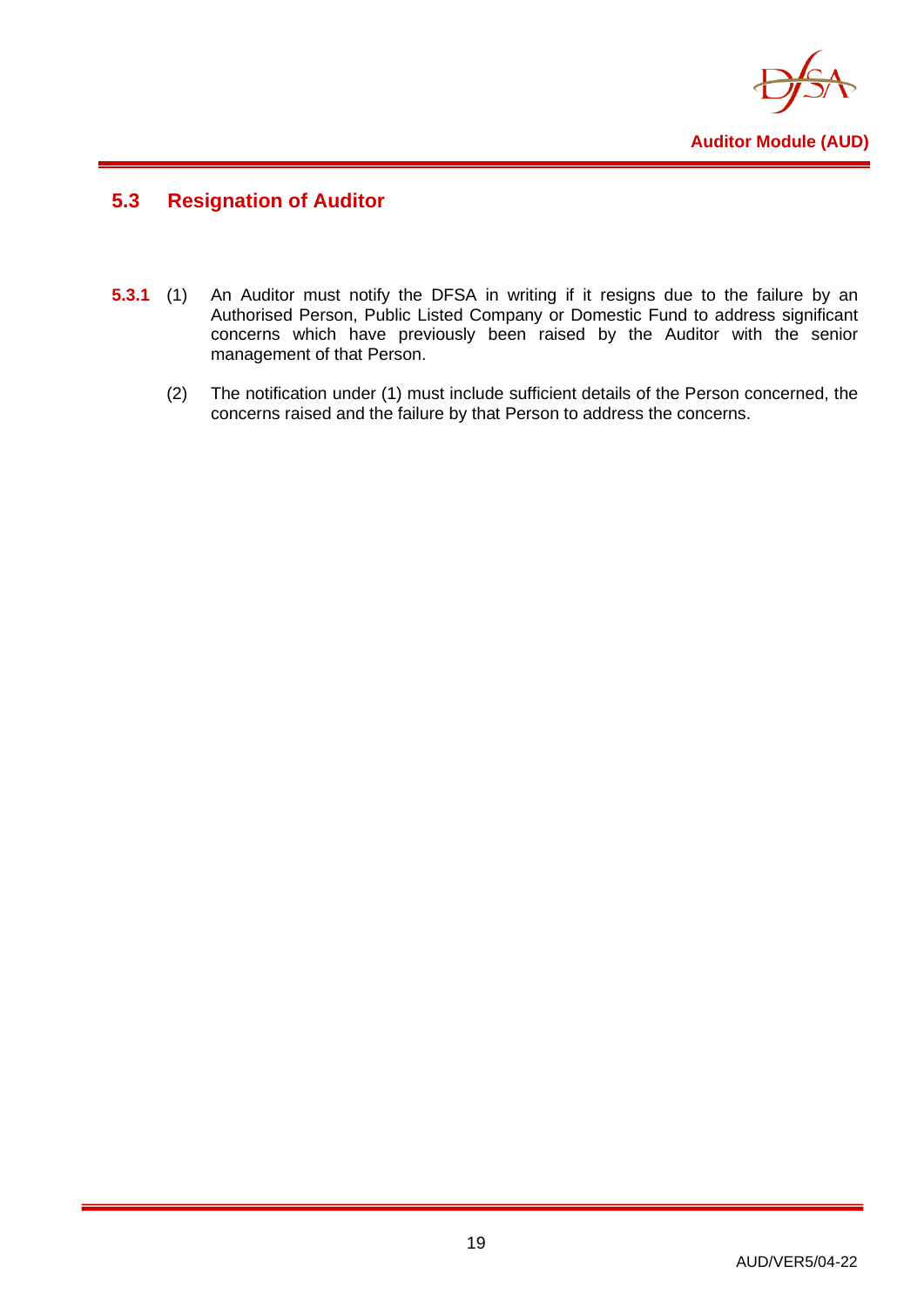

## <span id="page-22-1"></span><span id="page-22-0"></span>**6 CONDUCT OF AUDITS AND PREPARATION OF AUDIT REPORTS**

## **6.1 Application**

<span id="page-22-2"></span>**6.1.1** This chapter applies to every Auditor.

## **6.2 Conduct of audits and contents of audit reports**

**6.2.1** An Auditor must conduct an audit, and prepare the contents of any relevant audit report, referred to in Rules in accordance with the standards in the following table:

| <b>Type of Report</b>                                               | <b>Relevant Standards</b>                                                                                                          | <b>Report Contents</b> |
|---------------------------------------------------------------------|------------------------------------------------------------------------------------------------------------------------------------|------------------------|
| <b>Financial Statements</b><br>Auditor's Report                     | International Standards on Auditing                                                                                                | <b>ISA 700</b>         |
| <b>Regulatory Return</b><br>Auditor's Report for a<br>Domestic Firm | International<br><b>Standards</b><br>on<br>Assurance Engagement (ISAE) or<br>International Standards on Related<br>Services (ISRS) | A1.1.1                 |
| <b>Regulatory Return</b><br>Auditor's Report for a<br><b>Branch</b> |                                                                                                                                    | A1.1.2                 |
| Client Money Auditor's<br>Report                                    |                                                                                                                                    | A2.1.1                 |
| Insurance Monies<br>Auditor's Report                                |                                                                                                                                    | A3.1.1                 |
| Safe Custody Auditor's<br>Report                                    |                                                                                                                                    | A4.1.1                 |
| <b>Fund Auditor's Report</b>                                        | In accordance with Chapter 9 of the<br>Collective Investment Rules module<br>of the DFSA Rulebook                                  | A5.1.1                 |
| <b>Public Listed Company</b><br>Auditor's Report                    | In accordance with Chapter 5 of the<br>MKT module of the DFSA Rulebook                                                             | A6.1.1                 |

- **6.2.2** (1) An Auditor must ensure that every audit report produced by it includes the name of:
	- (a) the Audit Principal, if it is a Registered Auditor; or
	- (b) the relevant individual responsible for managing the audit work relating to the relevant audit report, if it is not a Registered Auditor.
	- (2) An individual referred to in (1)(a) or (b) is not by reason of being named in an audit report in accordance with (1), subject to any civil liability to which he would not otherwise be subject.

## <span id="page-22-3"></span>**APP1 REGULATORY RETURNS AUDITORS REPORT**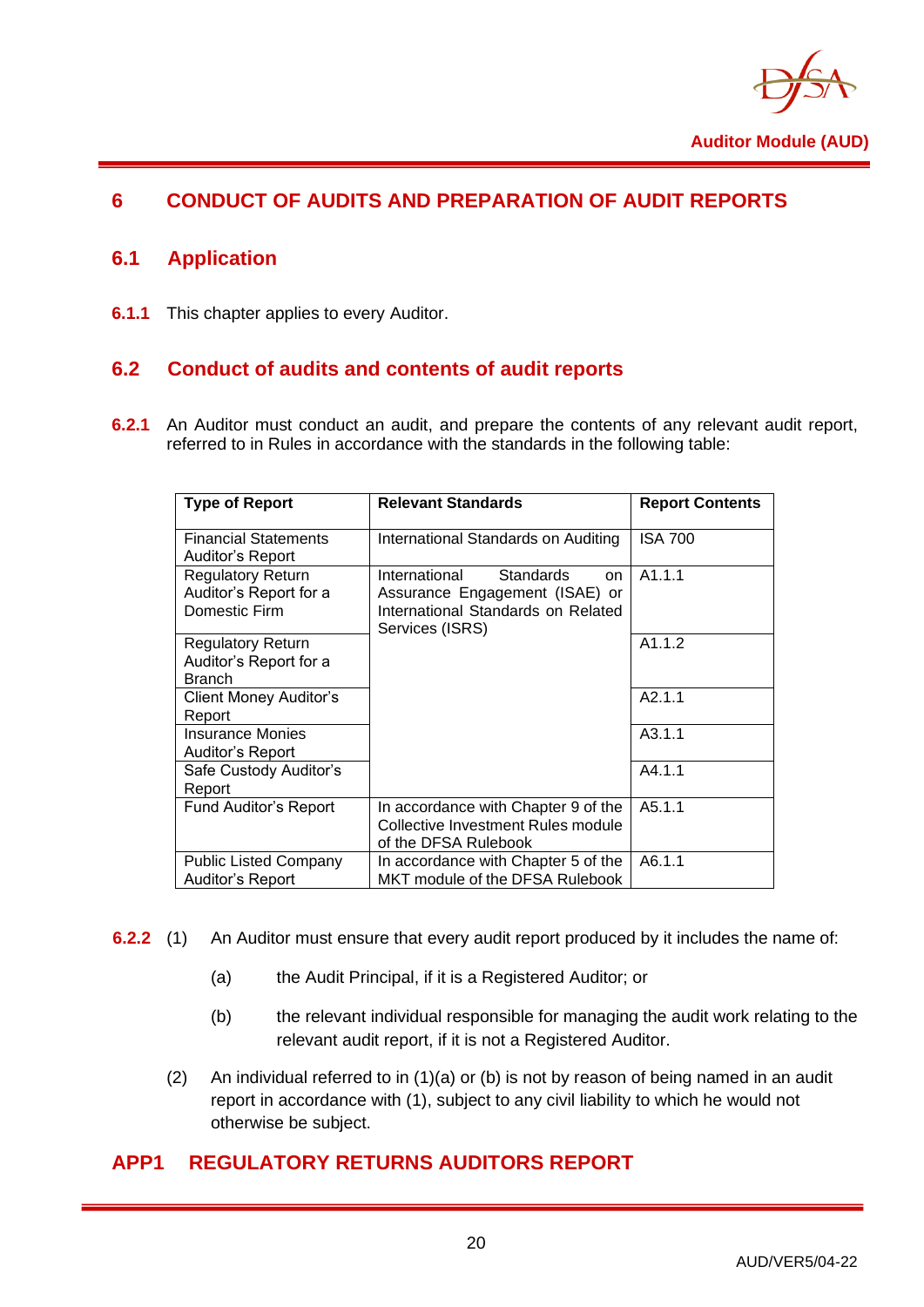

- **A1.1.1** In producing a Regulatory Returns Auditor's Report for a Domestic Firm, an Auditor must state whether:
	- (a) it has received all the necessary information and explanations for the purposes of preparing the report to the DFSA;
	- (b) the Authorised Person's regulatory returns, specified in PIB, PIN or AMI, to the DFSA have been properly reconciled with the appropriate audited financial statements;
	- (c) the Authorised Person's regulatory returns, specified in PIB, PIN or AMI, submitted to the DFSA on a quarterly basis have been properly reconciled with the appropriate annual returns;
	- (d) the Authorised Person's financial resources as at its financial year end have been properly calculated in accordance with the applicable Rules in PIB, PIN or AMI (as the case may be) and are sufficient to meet the relevant requirements;
	- (e) (in the case of an Authorised Firm other than an Insurer) the Capital Resources have been calculated in accordance with the applicable Rules in PIB;
	- (f) (in the case of an Authorised Firm other than an Insurer) the Capital Resources maintained exceed the Capital Requirement in accordance with the applicable Rules in PIB;
	- (g) (in the case of an Authorised Firm) the regulatory returns specified in PIB or PIN have been properly prepared by the Authorised Firm in accordance with the applicable rules in PIB or PIN;
	- (h) (in the case of an Authorised Firm) the Authorised Firm has kept proper Accounting Records in accordance with the applicable Rules in PIB or PIN;
	- (i) (in the case of an Authorised Firm which is subject to Expenditure Based Capital Minimum) the Expenditure Based Capital Minimum has been calculated in accordance with the applicable Rules in PIB; and
	- (j) (in the case of an Authorised Firm in Category 3B, 3C or 4, and which is subject to Expenditure Based Capital Minimum) the Capital Requirement maintained exceeds its Expenditure Based Capital Minimum and has been maintained in the form of liquid assets in accordance with the applicable Rules in PIB.
- **A1.1.2** In producing a Regulatory Returns Auditor's Report for a Branch, an Auditor must state whether;
	- (a) the Authorised Person's regulatory returns have been properly reconciled with the Branch's financial statements; and
	- (b) in the case of an Authorised Firm;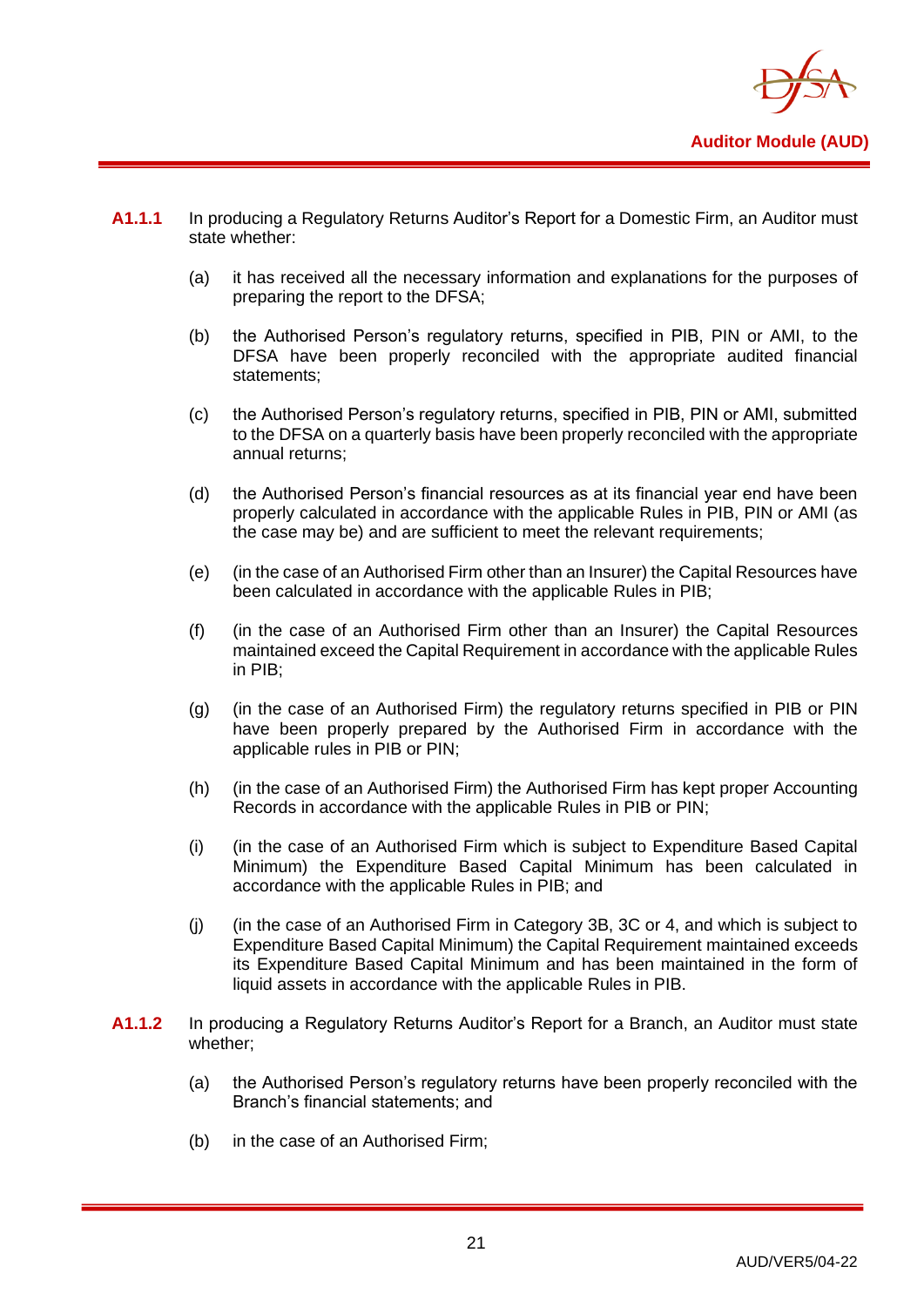

- (i) the regulatory returns specified in PIN or PIB have been properly prepared by the Authorised Firm in accordance with the applicable rules in PIB or PIN; and
- (ii) the Authorised Firm has kept proper Accounting Records in accordance with the applicable Rules in PIB or PIN.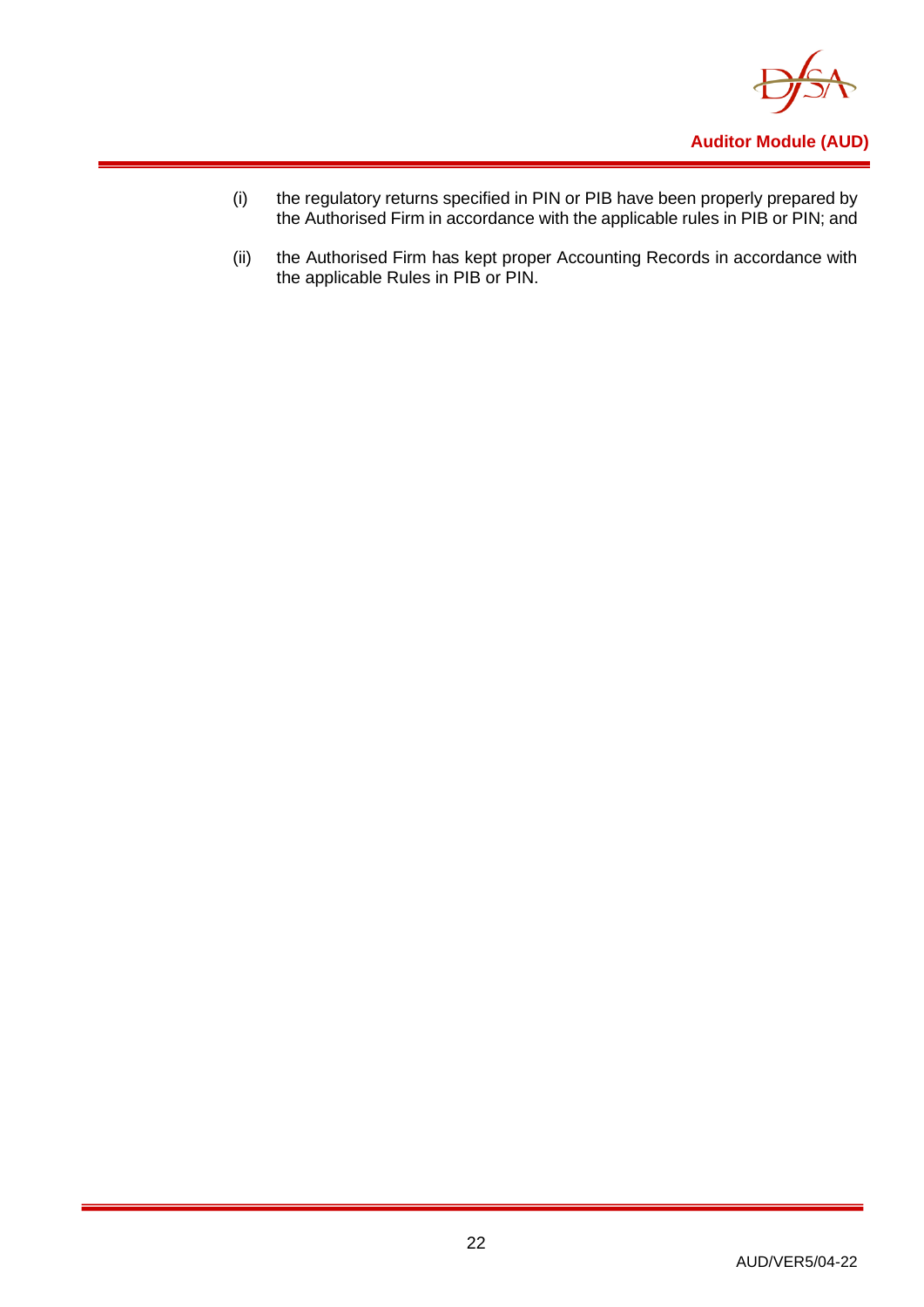

## <span id="page-25-0"></span>**APP2 CLIENT MONEY AUDITOR'S REPORT**

- **A2.1.1** In producing a Client Money Auditor's Report, an Auditor must state as at the date on which the Authorised Firm's audited statement of financial position was prepared:
	- (a) the amount of Client Money an Authorised Firm was holding and controlling in accordance with COB chapter 6 and with the Client Money Provisions; and
	- (b) whether:
		- (i) the Authorised Firm has maintained throughout the year systems and controls to enable it to comply with the relevant provisions of COB chapter 6 and, if applicable, COB App5;
		- (ii) the Authorised Firm's controls are such as to ensure that Client Money is identifiable and secure at all times;
		- (iii) any of the requirements in COB chapter 6 and the Client Money Provisions have not been met;
		- (iv) if applicable, Client Money belonging to Segregated Clients has been segregated in accordance with the Client Money Provisions;
		- (v) if applicable, the Authorised Firm was holding and controlling the appropriate amount of Client Money in accordance with COB chapter 6 and with the Client Money Provisions as at the date on which the Authorised Firm's audited statement of financial position was prepared;
		- (vi) the Auditor has received all necessary information and explanations for the purposes of preparing the report to the DFSA; and
		- (vii) if applicable, there have been any material discrepancies in the reconciliation of Client Money.

#### **Guidance**

Where an Authorised Firm does not hold or control any Client Money as at the date on which the Authorised Firm's audited statement of financial position was prepared, the DFSA expects that a nil balance be stated to comply with Rule A2.1.1 (a) in this Appendix.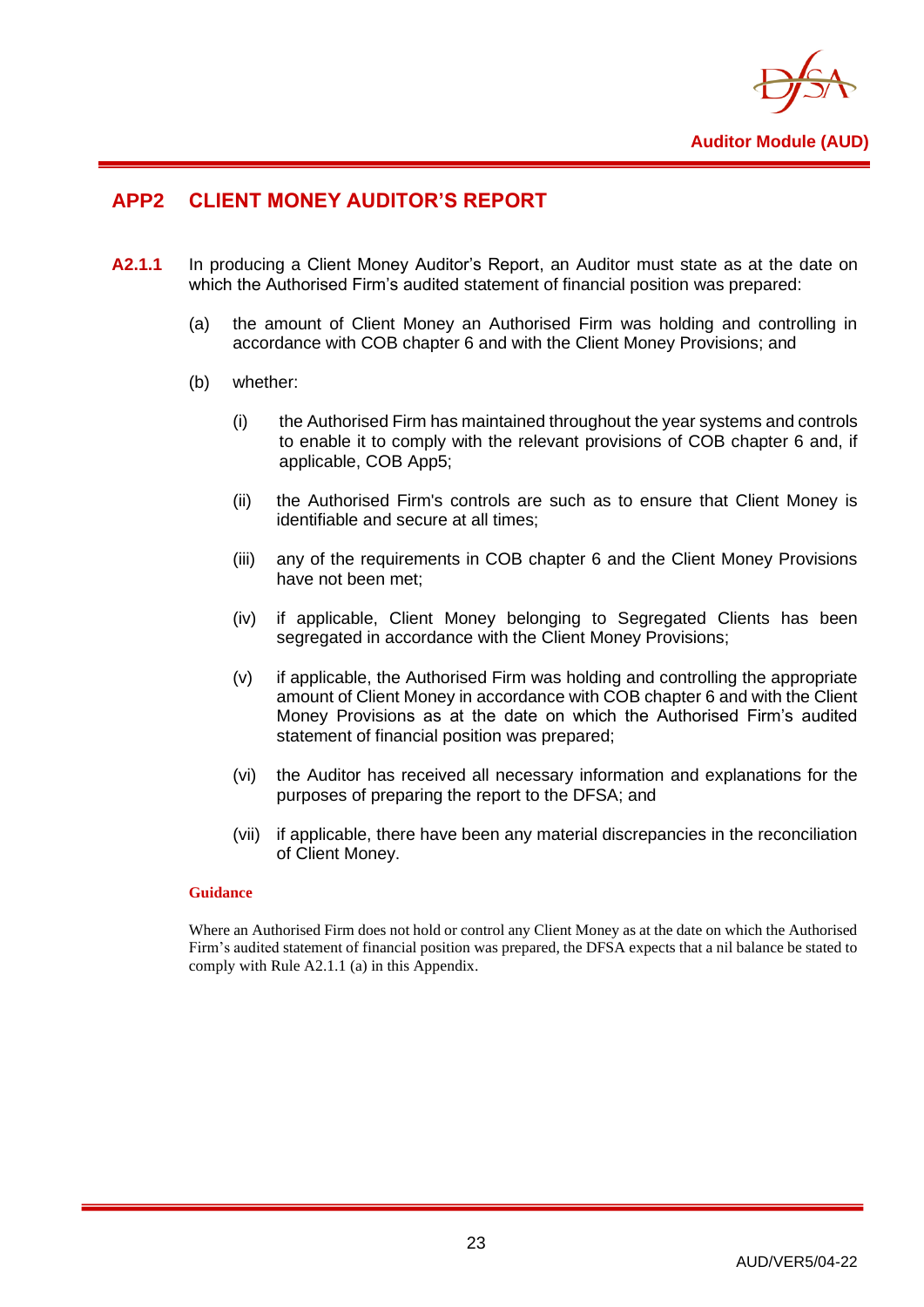

## <span id="page-26-0"></span>**APP3 INSURANCE MONIES AUDITOR'S REPORT**

- **A3.1.1** In producing an Insurance Monies Auditor's Report, an Auditor must state as at the date on which the Authorised Firm's audited statement of financial position was prepared:
	- (a) the amount of Insurance Monies an Authorised Firm was holding and controlling in accordance with COB section 7.12; and
	- (b) whether:
		- (i) the Authorised Firm has maintained throughout the year systems and controls to enable it to comply with the relevant provisions of COB section 7.12;
		- (ii) the Authorised Firm's controls are such as to ensure that Insurance Monies are identifiable and secure at all times;
		- (iii) any of the requirements in COB section 7.12 have not been met;
		- (iv) if applicable, the Authorised Firm was holding and controlling an appropriate amount of Insurance Monies in accordance with COB section 7.12 as at the date on which the Authorised Firm's audited statement of financial position was prepared;
		- (v) the Auditor has received all necessary information and explanations for the purposes of preparing the report to the DFSA; and
		- (vi) if applicable, there have been any material discrepancies in the reconciliation of Insurance Monies.

#### **Guidance**

Where an Authorised Firm does not hold or control any Insurance Monies as at the date on which the Authorised Firm's audited statement of financial position was prepared, the DFSA expects that a nil balance be stated to comply with Rule A3.1.1 (a) in this Appendix.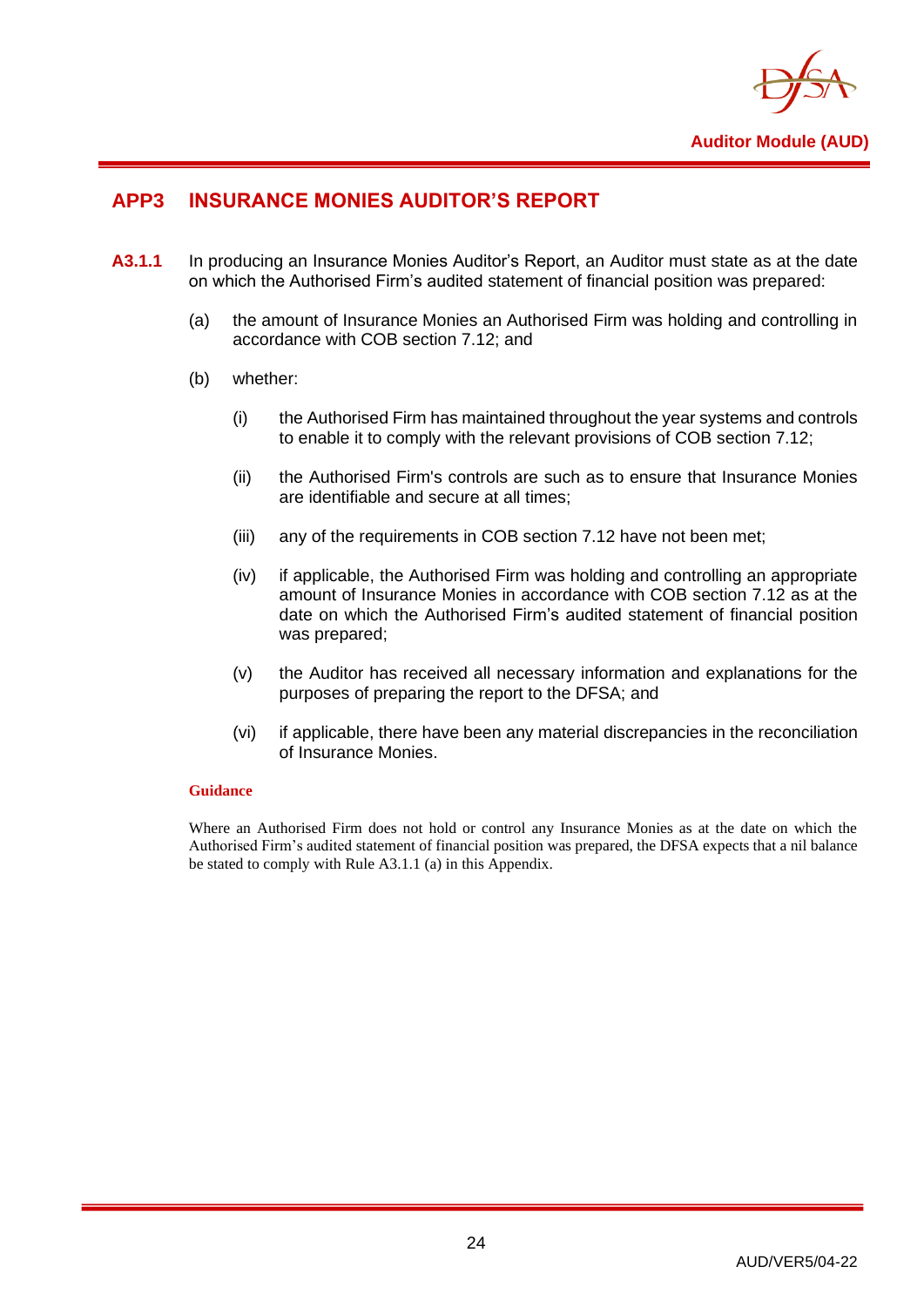

## <span id="page-27-0"></span>**APP4 SAFE CUSTODY AUDITOR'S REPORT**

- **A4.1.1** In producing a Safe Custody Auditor's Report, an Auditor must state as at the date on which the Authorised Firm's audited statement of financial position was prepared:
	- (a) the extent to which the Authorised Firm was holding and controlling Client Investments or Providing Custody; and
	- (b) whether:
		- (i) the Authorised Firm has, throughout the year, maintained systems and controls to enable it to comply with the Safe Custody Provisions in COB App6;
		- (ii) the Safe Custody Investments are registered, recorded or held in accordance with the Safe Custody Provisions;
		- (iii) there have been any material discrepancies in the reconciliation of Safe Custody Investments;
		- (iv) the Auditor has received all necessary information and explanations for the purposes of preparing this report to the DFSA; and
		- (v) any of the requirements of the Safe Custody Provisions have not been met.

#### **Guidance**

- 1. Where an Authorised Firm does not hold or control any Client Investments, Arrange Custody or Provide Custody as at the date on which the Authorised Firm's audited statement of financial position was prepared, the DFSA expects that such fact be stated to comply with Rule A4.1.1 (a) in this Appendix.
- 2. In producing a Safe Custody Auditor's Report an Auditor will need to consider which parts of COB App 6 are relevant to the Authorised Firm and only include an opinion to the extent relevant to the Authorised Firm's activity.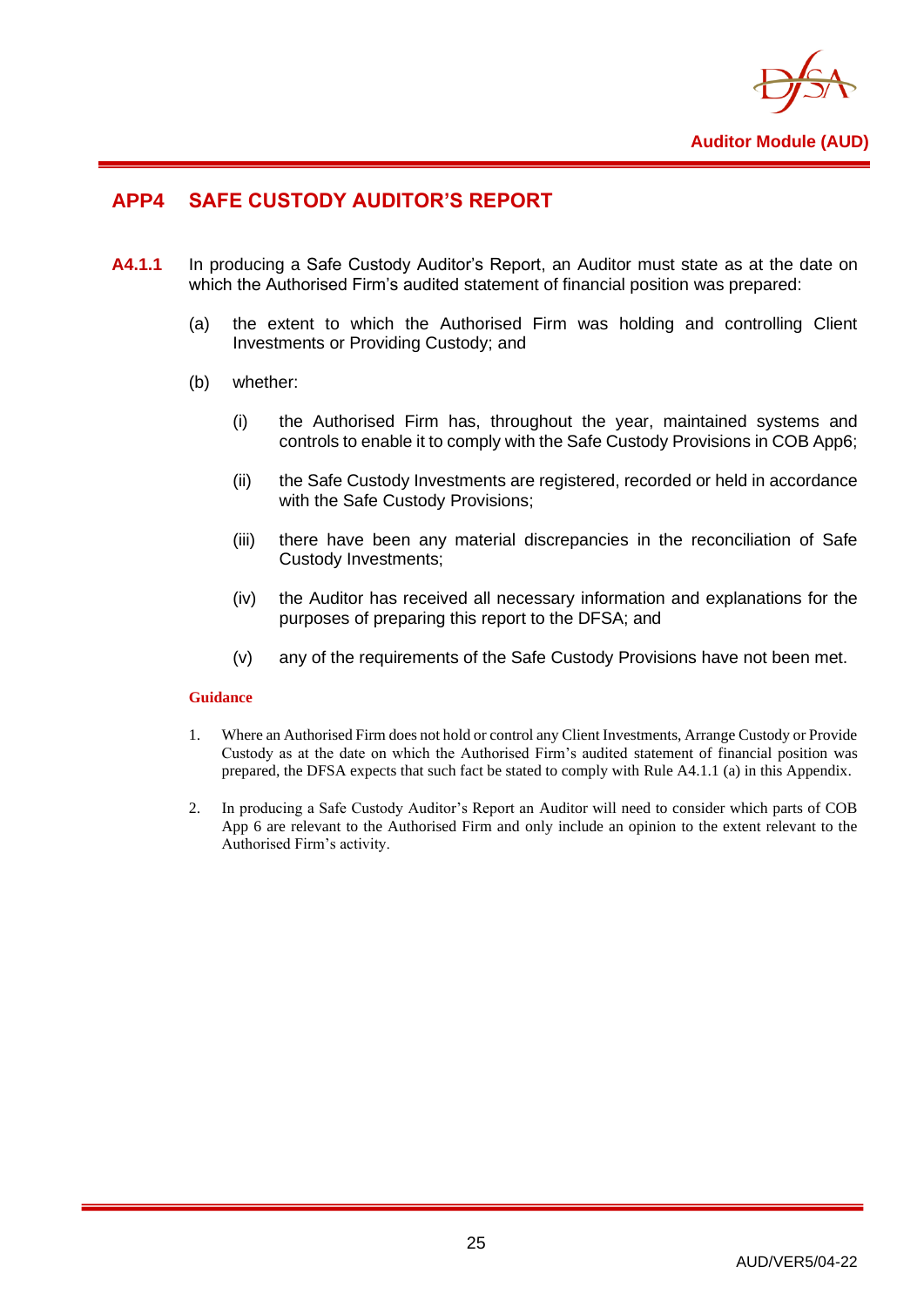

## <span id="page-28-0"></span>**APP5 FUND AUDITOR'S REPORT**

- **A5.1.1** In producing a Fund Auditor's Report, an Auditor must state:
	- (a) whether the financial statements have been properly prepared in accordance with the financial reporting standards adopted by the Fund in accordance with the Collective Investment Rules in the Rulebook and the Constitution;
	- (b) whether the financial statements give a true and fair view of the financial position of the Fund, including the net income and the net gains or losses of the Fund Property, or, as the case may be, the Fund Property attributable to the Sub-Fund for the annual accounting period in question and the financial position of the Fund or Sub-Fund as at the end of the annual accounting period;
	- (c) whether proper accounting records for the Fund, or as the case may be, Sub-Fund have not been kept, or that the financial statements are not in agreement with the accounting records and returns, or that the financial statements do not comply with the applicable financial reporting standards;
	- (d) whether it has been given all the information and explanations which, to the best of its knowledge and belief, are necessary for the purposes of its audit;
	- (e) whether the information given in the report of the directors or in the report of the Fund Manager for that period is consistent with the financial statements; and
	- (f) any other matter or opinion required by the Regulatory Law or the Rules.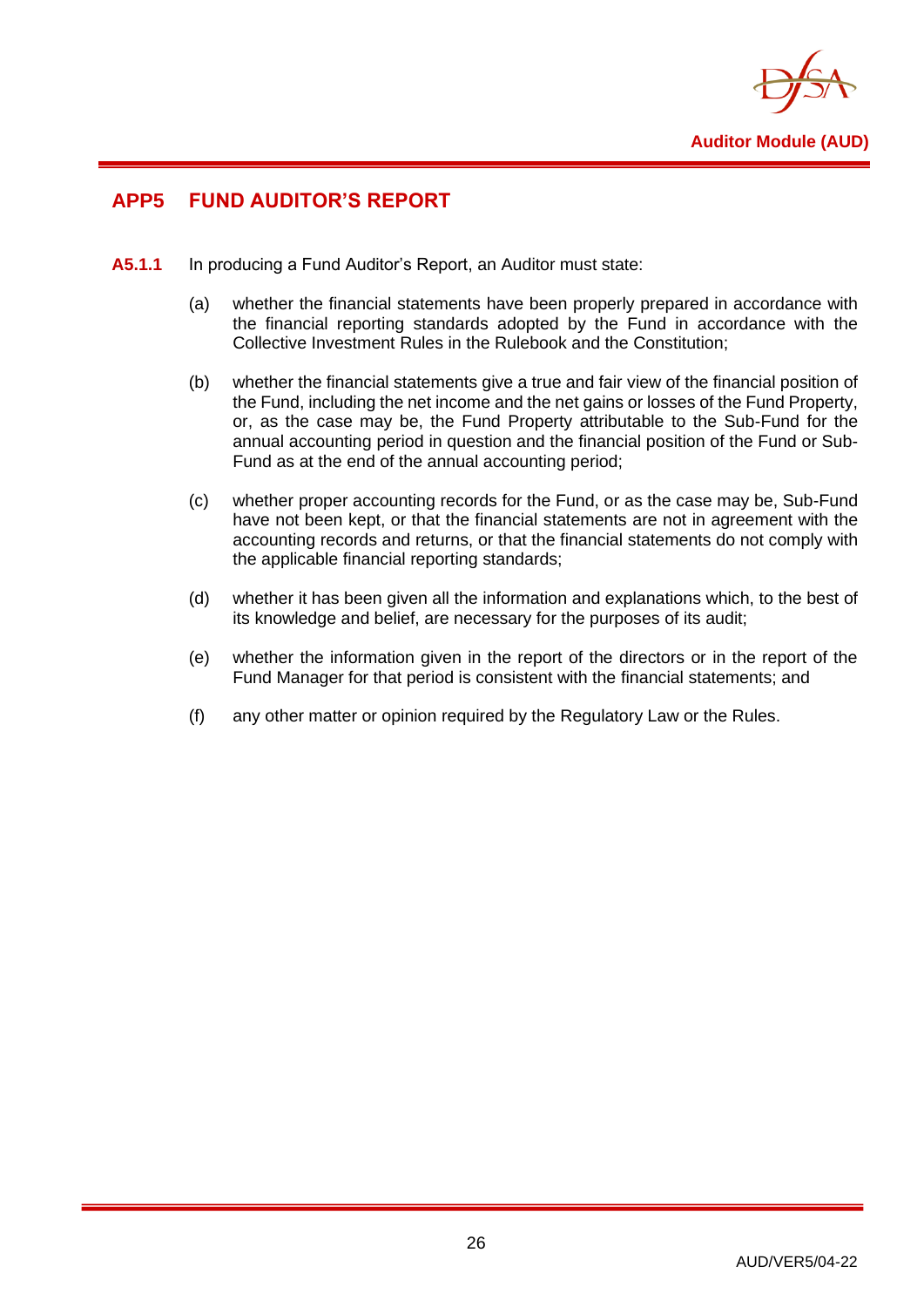

## <span id="page-29-0"></span>**APP6 PUBLIC LISTED COMPANY AUDITOR'S REPORT**

**A6.1.1** In producing a Public Listed Company Auditor's Report, an Auditor must state whether the financial statements have been properly prepared in accordance with the Rules in MKT.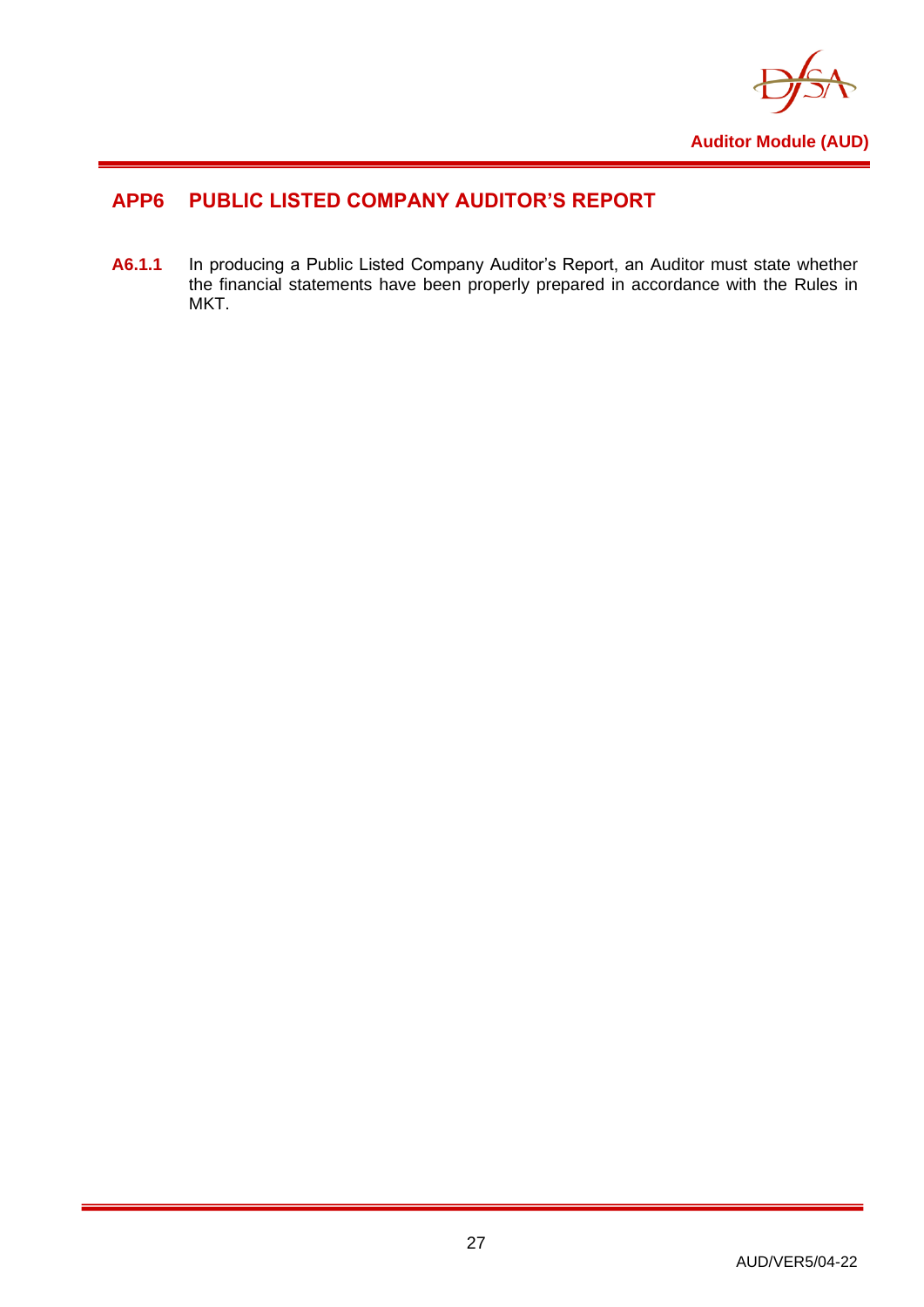

## <span id="page-30-0"></span>**APP7 MONEY SERVICES AUDITOR'S REPORT**

- **A7.1.1** In producing a Money Services Auditor's Report, an Auditor must state as at the date on which the Authorised Firm's audited statement of financial position was prepared:
	- (a) the nature of the Money Services, Account Information Services or Payment Initiation Services carried on by the firm during the previous 12 months;
	- (b) the amount of Client Money the firm was holding or controlling in connection with Money Services activities;
	- (c) accounting information relevant to each Money Services activity carried on by the firm, including:
		- (i) the amount of Stored Value on issue as at the relevant date;
		- (ii) the amount of Stored Value redeemed during the previous 12 months;
		- (iii) the amount of new Stored Value issued in the previous 12 months; and
		- (iv) information about Payment Transaction volumes processed during the previous 12 months;
	- (d) an opinion on whether the firm is contravening, or has contravened in the previous 12 months, any requirements or conditions imposed on the Authorised Firm in relation to the carrying on of Money Services, Account Information Services or Payment Initiation Services and details of any contravention and its materiality;
	- (e) an expert opinion from a qualified payment and security specialist on the adequacy of the security measures adopted by the firm in relation to:
		- (i) when to apply (or not to apply) strong customer authentication within the meaning of PIB section 6.13, based on the assessment of risk factors;
		- (ii) protecting the confidentiality and the integrity of the User's personal security credentials; and
		- (iii) establishing common and secure standards for communicating with Payment Service Providers and Users of Payment Services;
	- (f) whether the firm complies with relevant Rules imposing standards, including information technology systems and controls and security and authentication for the carrying on of Money Services, Account Information Services or Payment Initiation Services: and
	- (g) whether the firm has implemented the relevant technical standards set out in PIB chapter 6.